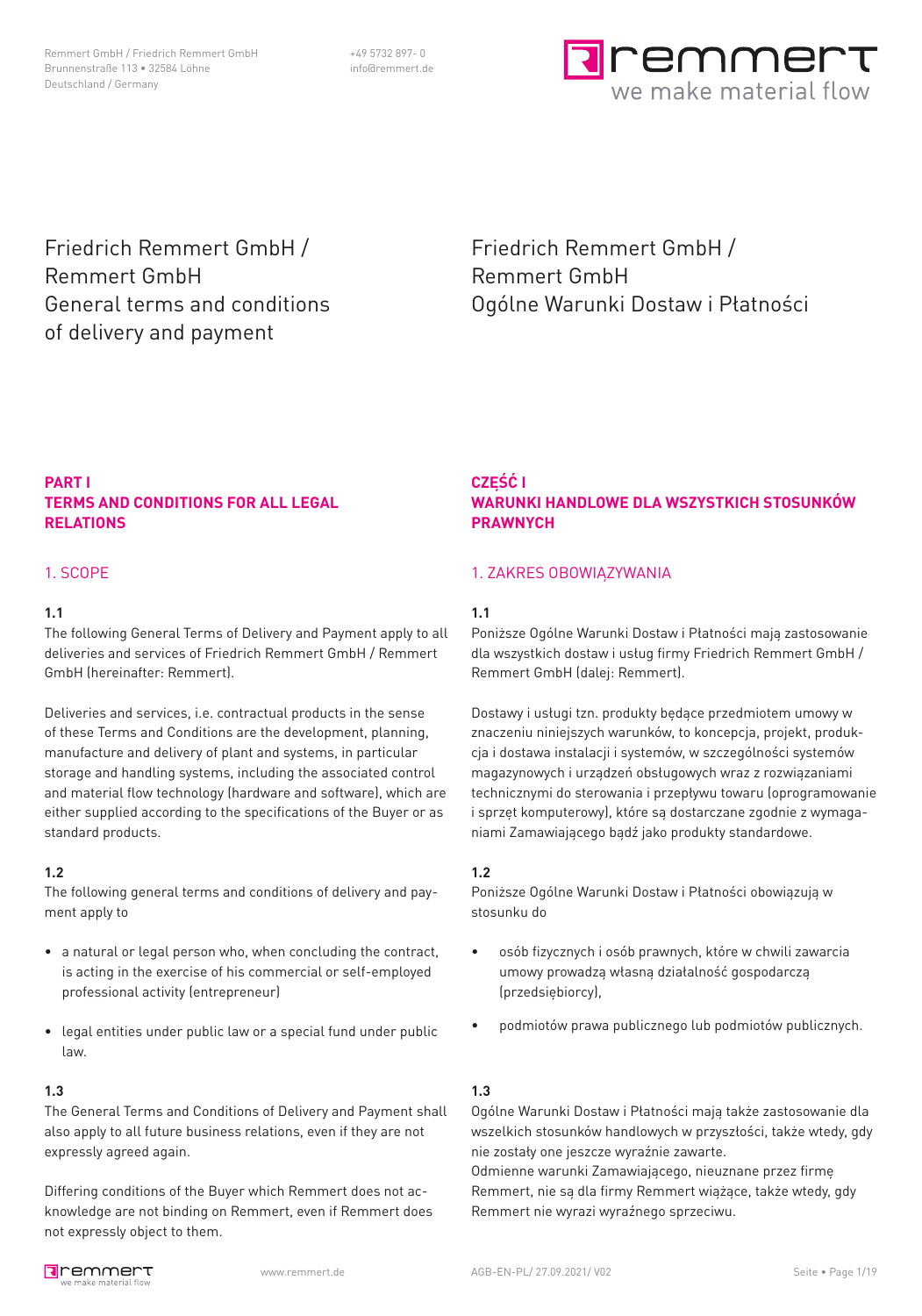# 2. OFFER AND CONCLUSION OF CONTRACT

#### **2.1.**

All offers from Remmert are based on these conditions.

A contract comes into effect with the written order confirmation of the Remmert Company, if not concluded in a separate agreement.

# **2.2**

All agreements made between Remmert and the Buyer in connection with the deliveries and services of the Remmert Company are set down in writing in the purchase contracts, contracts for work and services or contracts for work and materials, these Terms and Conditions and the order confirmation of the Remmert Company. There are no verbal subsidiary agreements.

# **2.3**

The conclusion of a contract is subject to the condition precedent that the trade credit insurer of the Remmert Company has given positive information after checking the creditworthiness of the Buyer.

# **2.4**

If the Buyer intends to finance the contract item by means of leasing after the legally valid conclusion of the contract with Remmert, Remmert is only obliged to let the Lessor enter into the contract in place of the Buyer or to conclude a new contract with the Lessor for the same contract item under the following conditions:

- The Lessee must enter into all obligations of the Buyer under the leasing contract.
- Remmert's obligations may not be extended into the contract with the Lessor.
- The contract between Remmert and the Lessor must not contain any provisions that are disadvantageous to Remmert compared with the original contract.

### 3. PRICES, TERMS OF PAYMENT, PLACE OF DELIVERY

# **3.1**

Prices and delivery are ex-works, i.e. EXW Ex-Works according to Incoterms 2020, unless otherwise agreed with the Buyer.

The prices shall apply plus value added tax (VAT) at the statutory rate applicable at the time.

### **3.2**

The purchase / delivery price for the respective contractual product is due and payable as follows:

• 30% of the total purchase price resulting from the order confirmation within fifteen (15) calendar days after sending

# 2. OFERTA I ZAWARCIE UMOWY

#### **2.1.**

Niniejsze warunki stanowią podstawę wszystkich ofert firmy Remmert.

Umowa jest uznana za zawartą - jeśli nie została zawarta w formie innego porozumienia - wraz z pisemnym potwierdzeniem zlecenia przez firmę Remmert.

# **2.2**

Wszelkie uzgodnienia między firmą Remmert i Zamawiającym w związku z dostawą i usługami firmy Remmert, są opisane w umowach kupna-sprzedaży, umowach o dzieło lub umowach o wykonanie i dostawę dzieła, niniejszych warunkach i potwierdzeniu zlecenia przez firmę Remmert. Uzgodnienia ustne nie istnieją.

# **2.3**

Umowa jest zawierana pod warunkiem zawieszającym, że ubezpieczyciel kredytu towarowego firmy Remmert, po badaniu zdolności kredytowej Zamawiającego, wyrazi pozytywną opinię.

# $2^{\frac{1}{4}}$

Jeśli Zamawiający zamierza, po zawarciu prawomocnej umowy z firmą Remmert, finansować przedmiot umowy w formie leasingu, firma Remmert jest tylko w następującym przypadku zobowiązana uwzględnić w umowie Wynajmującego w miejsce Zamawiającego bądź zawrzeć z Wynajmującym nową umowę o ten sam przedmiot umowy:

- Wynajmujący musi przejąć wszystkie obowiązki Zamawiającego wynikające z umowy leasingu.
- Obowiązki firmy Remmert w umowie leasingu z Wynajmującym nie mogą być rozszerzone.
- Umowa między firmą Remmert i Wynajmującym nie może zawierać w stosunku do pierwotnej umowy porozumień niekorzystnych dla firmy Remmert.

# 3. CENY, ZASADY PŁATNOŚCI, MIEJSCE DOSTAWY

#### **3.1**

Ceny i dostawa odbywają się na warunkach - Ex Works - czyli od zakładu, zgodnie z regułami Incoterms 2020, o ile nie ustalono z Zamawiającym inaczej.

Do ceny naliczany jest podatek VAT w obowiązującej stawce.

# **3.2**

Warunki płatności ceny sprzedaży / usługi dla danego przedmiotu umowy są następujące:

• 30 % łącznej ceny zakupu podanej w potwierdzeniu zlecenia w ciągu 15 dni kalendarzowych od daty wysłania potwierdze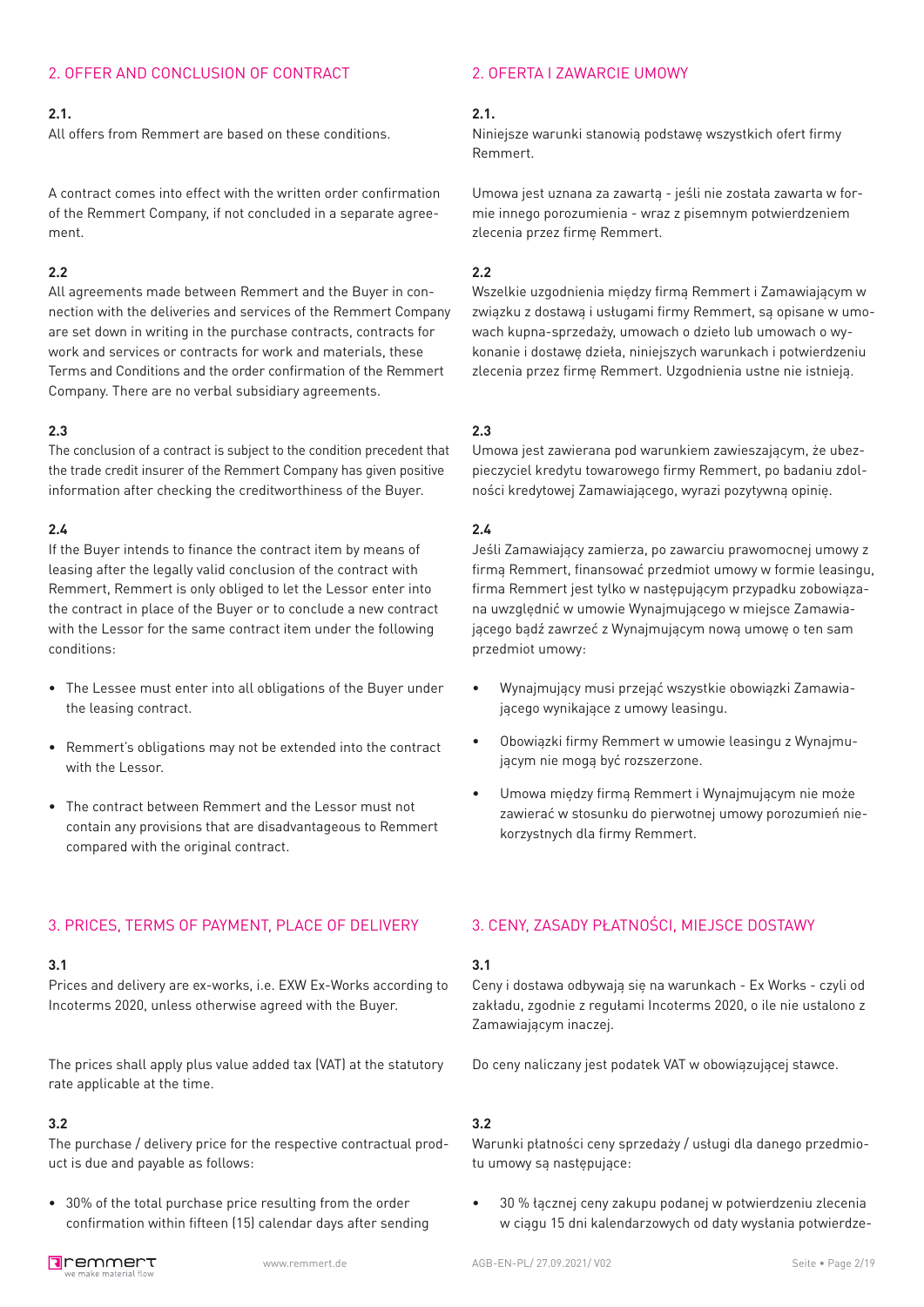the order confirmation.

- 60 % of the above-mentioned total purchase price within fifteen (15) calendar days of Remmert's notification of readiness for dispatch, at the latest on the date of the Forwarders Certificate of Receipt (FCR).
- 10 % of the total price within sixty (60) days after the date of the FCR (Forwarders Certificate of Receipt).

#### **3.3**

The Buyer is also in default without a reminder from Remmert if he does not pay the agreed price or the agreed part payment within thirty (30) days of the due date and receipt of the invoice or an equivalent payment schedule.

If the Buyer is in default with a payment, Remmert is entitled to demand interest from the relevant point in time at eight (8) percentage points above the respective base rate (§247 of the German Civil Code). Remmert reserves the right to prove higher damages.

If an agreed payment deadline is exceeded, Remmert may demand the customary bank interest on the outstanding claim even without default on the part of the Buyer from the time when this payment deadline is exceeded.

### **3.4**

The Buyer is only entitled to set off or exercise a right of retention if the counterclaims have been legally established, acknowledged by Remmert or are undisputed. Furthermore, a right of retention can only be asserted if the counterclaim is based on the same contractual relationship.

# 4. FORCE MAJEURE / LACK OF SELF-DELIVERY

# **4.1**

The time of delivery and performance is determined by the agreements of the contracting parties.

Delivery dates or periods that are not expressly agreed as binding are exclusively non-binding information.

Compliance by Remmert with the periods and deadlines assumes that all commercial and technical questions between the parties to the contract have been clarified and that the preliminary work and cooperation obligations of the Buyer (e.g. preliminary work on the part of the Buyer, the provision of any necessary official certificates or permits, agreed payments, etc.) have been properly performed.

If this is not the case, the delivery / performance period is to be extended appropriately, unless Remmert is responsible for the delay.

nia zlecenia.

- 60 % podanej wyżej łącznej ceny zakupu w ciągu 15 dni kalendarzowych od zgłoszenia gotowości do wysyłki przez firmę Remmert. Najpóźniej zgodnie z datą spedytorskiego zaświadczenia przyjęcia towaru do przesyłki (FCR Forwarders Certificate of Receipt).
- 10 % łącznej ceny w ciągu 60 dni od daty zaświadczenia FCR.

#### **3.3**

Zamawiający popada w zwłokę także bez wezwania do zapłaty przez firmę Remmert, jeśli nie zapłaci uzgodnionej ceny lub uzgodnionej kwoty częściowej w ciągu 30 dni od daty terminu płatności lub wpływu faktury bądź innego dokumentu z wyznaczoną kwotą do zapłaty.

Jeśli Zamawiający popadł w zwłokę, firma Remmert może od danej chwili żądać zapłaty odsetek w wysokości 8 % powyżej podstawowej stawki podatkowej (§ 247 niem. Kodeksu cywilnego BGB). Firma Remmert zastrzega sobie prawo udowodnienia wyższej szkody.

W przypadku przekroczenia ustalonego terminu zapłaty, firma Remmert może, także bez popadnięcia Zamawiającego w zwłokę, żądać oprocentowania niezapłaconej wierzytelności w wysokości standardowych odsetek bankowych już od chwili przekroczenia terminu zapłaty.

### **3.4**

Zamawiającemu przysługuje prawo do potrąceń lub zatrzymania tylko wtedy, gdy wzajemne roszczenia zostały prawomocnie stwierdzone, uznane przez firmę Remmert lub są bezsporne. Ponadto prawo zatrzymania przysługuje tylko dla roszczenia wzajemnego wynikającego z tej samej umowy.

### 4. SIŁA WYŻSZA / BRAK SAMOZAOPATRZENIA

#### **4.1**

Czas dostawy i wykonania usługi wynika z porozumień stron umowy.

Terminy dostaw lub terminy wykonania, które nie zostały ustalone jako wiążące, są wyłącznie niewiążącymi informacjami.

Dotrzymanie terminów przez firmę Remmert zakłada wyjaśnienie wszystkich kwestii handlowych i technicznych między stronami umowy, a także staranne wywiązanie się Zamawiającego z przedwstępnych świadczeń i obowiązków współdziałania (np. przygotowania do prac, uzyskania koniecznych zaświadczeń urzędowych i pozwoleń, ustalonych płatności itp.).

W przeciwnych wypadku termin dostawy / wykonania usługi przedłuża się odpowiednio, chyba że wina za opóźnienie leży po stronie firmy Remmert.

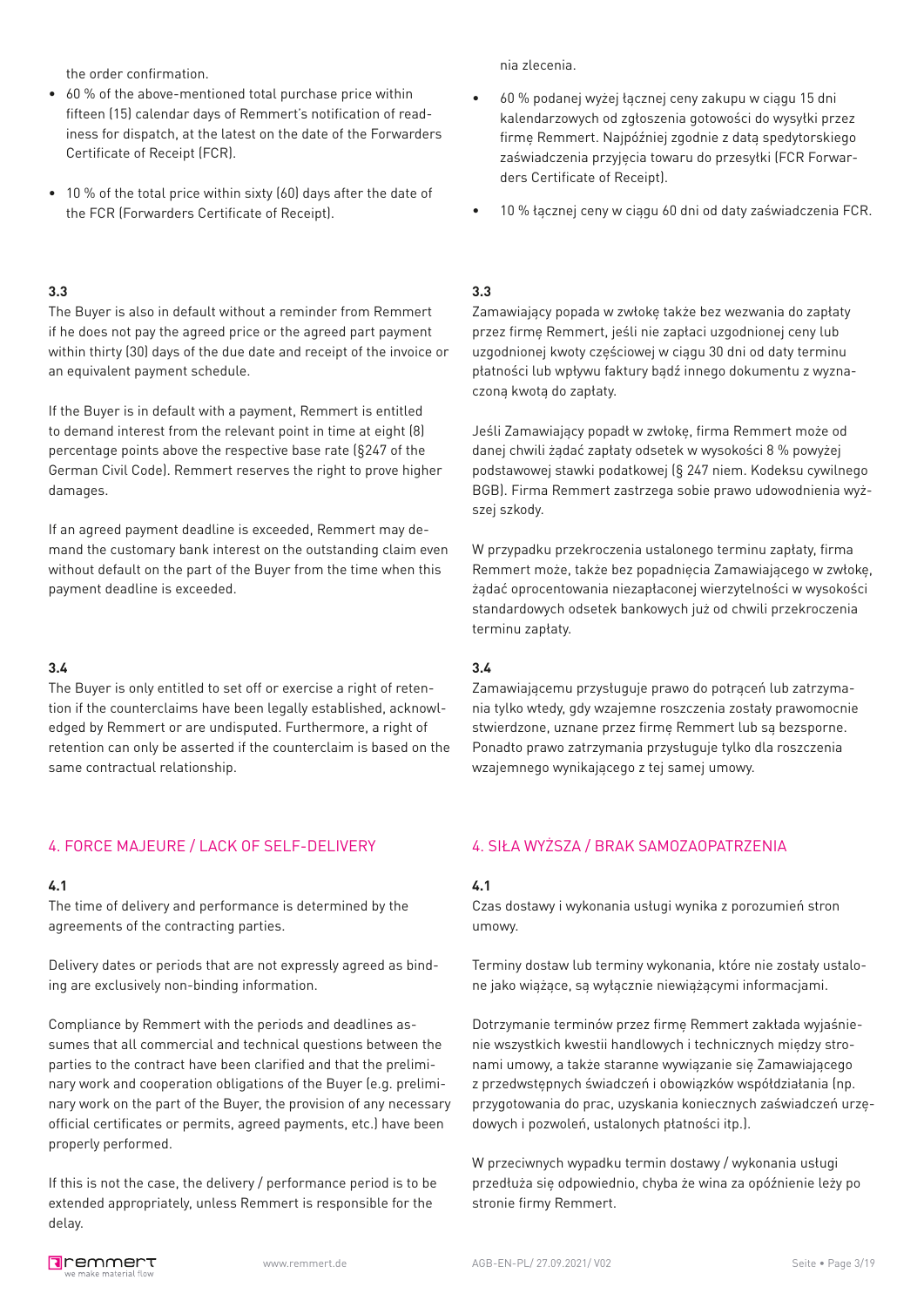In the event of changes to the scope of delivery / performance that become necessary subsequently or are requested by the Buyer, the period for delivery / performance shall also be extended appropriately.

### **4.2**

In cases of force majeure, Remmert shall from the time when the force majeure event first constitutes an impediment to performance be released from its obligation to deliver and perform and from the performance of other contractual obligations as well as from any liability for damages or from other claims of the Purchaser for breach of contract for the duration and to the extent of the existence of the force majeure event.

The delivery and performance time shall be extended accordingly.

Force majeure events are unforeseeable circumstances for which Remmert is not responsible and which are beyond Remmert's control and prevent Remmert, in whole or in part, from fulfilling its performance obligations.

Force majeure exists in particular in the following cases (this list is not exhaustive):

- Epidemics, pandemics, endemics
- Natural disasters, e.g. floods, earthquakes, wildfires
- Acts of terrorism, sabotage or piracy
- Lawful or unlawful official acts, official orders, rules, regulations or instructions which prevent Remmert from fulfilling its obligations in whole or in part
- War, armed conflict and hostilities or serious threats thereof, as well as civil war, riot, revolution, military or usurped power and mob violence
- Explosion, fire or destruction of machinery, equipment or production facilities
- Prolonged unavailability of transport, telecommunications or electrical means or routes
- Strikes and lawful lockouts

Supply difficulties and other disruptions of performance on the part of Remmert's sub-suppliers shall be deemed force majeure insofar as the sub-supplier is for its part prevented from performing the service incumbent upon it by a force majeure event pursuant to the preceding paragraphs.

Remmert shall immediately notify the Purchaser of the occurrence and the cessation of the force majeure event and use its best endeavours to limit the effects of the event as far as possible.

In the event of force majeure, both contracting parties shall consult each other on how to proceed.

Czas dostawy / wykonania usługi przedłuża się także odpowiednio w przypadku późniejszego wystąpienia koniecznych zmian bądź zmian żądanych przez Zamawiającego w zakresie dostawy / usług.

## **4.2**

W przypadku działania siły wyższej firma Remmert od momentu, w którym zdarzenie siły wyższej stanowi przeszkodę w realizacji, przez czas trwania i w zakresie istnienia zdarzenia jest zwolniona z obowiązku dostawy i realizacji usługi oraz wypełnienia innych zobowiązań wynikających z umowy jak również od wszelkiej odpowiedzialności cywilnej za szkody lub innych roszczeń zamawiającego z tytułu naruszenia umowy.

Czas dostawy i realizacji usługi ulegnie adekwatnemu wydłużeniu.

Zdarzenia siły wyższej to nieprzewidywalne okoliczności powstałe nie z winy firmy Remmert i pozostające poza sferą wpływów firmy Remmert, które uniemożliwiają firmie Remmert częściowo lub w całości wypełnienie zobowiązań realizacji świadczenia.

Siła wyższa ma miejsce szczególnie w następujących przypadkach (przy czym lista nie zawiera wszystkich możliwych zdarzeń):

- epidemie, pandemie, endemie
- klęski żywiołowe, np. powodzie, trzęsienia ziemi, pożary dużych powierzchni
- akty terroryzmu, sabotażu lub piractwa
- zgodne z prawem lub niezgodne z prawem czynności urzędowe, polecenia urzędowe, regulacje, przepisy lub instrukcje, które uniemożliwiają firmie Remmert wywiązanie się z jej zobowiązań w całości lub w części
- wojna, konflikty zbrojne i wrogość lub ich poważne zagrożenie a także wojna domowa, zamieszki, rewolucja, przemoc militarna lub uzurpowanie władzy
- eksplozja, pożar lub zniszczenie maszyn, systemów lub urządzeń produkcyjnych
- przedłużająca się awaria środków lub dróg transportowych, telekomunikacyjnych lub elektrycznych
- strajki i ograniczenia

Trudności w zaopatrzeniu i inne zakłócenia w świadczeniu usług u poddostawców firmy Remmert są uznawane za siłę wyższą, o ile poddostawca w wyniku działania siły wyższej zgodnie z poprzednimi ustępami nie może realizować świadczenia, do którego jest zobowiązany.

Firma Remmert niezwłocznie poinformuje zamawiającego o wystąpieniu i ustaniu działania siły wyższej i dołoży wszelkich starań, aby w miarę możliwości ograniczyć skutki działania siły wyższej.

W przypadku wystąpienia siły wyższej obie strony umowy uzgod-

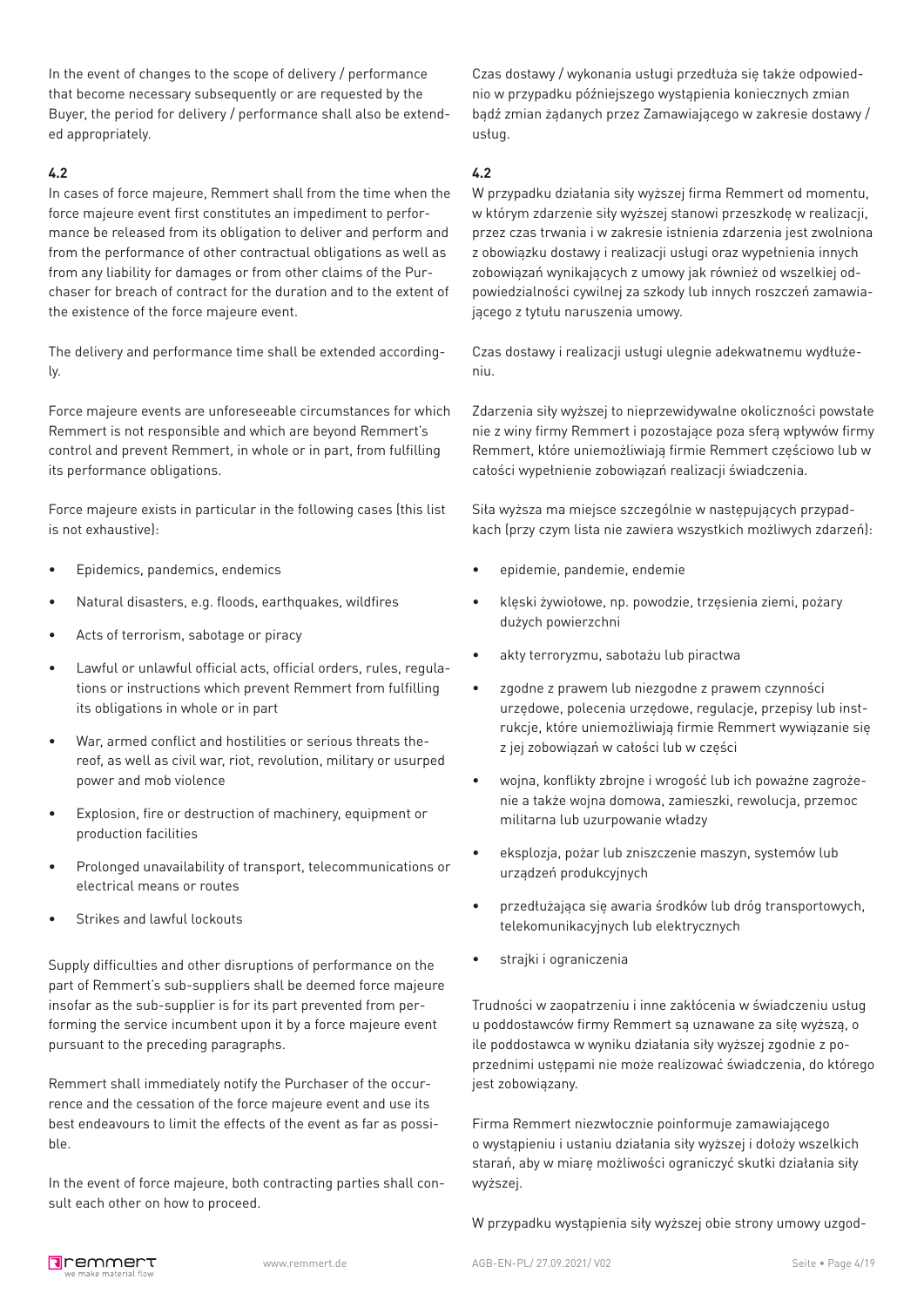Each contracting party shall be entitled to withdraw from the contracts affected by the force majeure event if Remmert has given notice of the occurrence of the event and the following conditions are fulfilled:

- The force majeure event lasts longer than two months or it is foreseeable that it will last beyond such a period and Remmert has not yet commenced started the construction of the plant or component to be delivered;
- or Remmert has already commenced construction of the delivery item and the force majeure event lasts longer than six months or it is foreseeable that it will last longer than six months.

Mutual performance by the parties shall be cancelled; payments already made by the Purchaser shall be reimbursed by Remmert without delay. Further mutual claims of the parties shall be excluded.

#### **4.3**

In other cases, i.e. a failure on the part of Remmert's suppliers to deliver the goods or materials to Remmert in time (non-availability of performance) which is not attributable to force majeure, Remmert shall inform the Purchaser thereof without undue delay and at the same time inform the Purchaser of the expected new delivery time. If the delivery or service is not available even within the new delivery period, Remmert shall be entitled to withdraw from the contract. Remmert shall immediately reimburse any payments already made by the Purchaser.

Any claims of the Purchaser exceeding the claims for reimbursement shall be excluded.

### **4.4**

The agreed delivery period is deemed to have been met if, by the time it expires, the delivery item has been made available for collection ex-works and Remmert has notified readiness for dispatch. Insofar as acceptance prior to delivery has been agreed, the notification by Remmert that the item is ready for acceptance is decisive for compliance with the delivery period.

### **4.5**

If the collection or acceptance of the delivery item or the contractual product is delayed for reasons for which the Buyer is responsible, the Buyer shall bear the costs incurred by the delay, beginning two weeks after notification of readiness for collection or acceptance.

# 5. TRANSFER OF RISK

# **5.1**

The risk passes to the Buyer when the delivery item has left the Remmert works.

This also applies if partial deliveries are made or Remmert has

nią dalszy sposób postępowania.

Każda ze stron umowy jest uprawniona do odstąpienia od umów, których dotyczy siła wyższa, jeżeli firma Remmert powiadomiła o wystąpieniu siły wyższej i spełnione są następujące warunki:

- Siła wyższa trwa dłużej niż dwa miesiące lub można przewidzieć, że będzie trwać dłużej niż dwa miesiące a firma Remmert nie rozpoczęła jeszcze budowy systemu lub komponentu przewidzianego do dostawy;
- lub firma Remmert rozpoczęła już budowę przedmiotu dostawy a siła wyższa będzie trwać dłużej niż sześć miesięcy lub można przewidzieć, że będzie trwać dłużej niż sześć miesięcy.

Wzajemne świadczenia stron zostaną cofnięte; firma Remmert niezwłocznie zwróci płatności już uregulowane przez zamawiającego. Dalsze roszczenia wzajemne stron są wyłączone.

# **4.3**

W pozostałych przypadkach, tj. braku terminowego samozaopatrzenia firmy Remmert w usługi lub materiały przez jej dostawców, który nie został spowodowany siłą wyższą (niedostępność usługi), firma Remmert niezwłocznie poinformuje o tym zamawiającego i jednocześnie określi planowany nowy termin dostawy. Jeśli dostawa lub usługa nie będą także dostępne w nowym terminie dostawy, firma Remmert ma prawo do odstąpienia od umowy. Firma Remmert niezwłocznie zwróci uregulowane przez zamawiającego płatności.

Wszelkie roszczenia zamawiającego wykraczające poza roszczenia o zwrot kosztów są wykluczone.

### **4.4**

Uzgodniony termin dostawy jest dotrzymany, jeśli przed upływem tego terminu przedmiot dostawy będzie przygotowany do odbioru z zakładu firmy Remmert i Remmert zgłosi gotowość do wysyłki.

Jeśli uzgodniono odbiór przed wysyłką, dla dotrzymania terminu dostawy decydujące jest zgłoszenie możliwości odbioru przez firmę Remmert.

### **4.5**

W wypadku opóźnienia odbioru przedmiotu dostawy lub przedmiotu umowy z przyczyn, za które odpowiada Zamawiający, wtedy Zamawiający ponosi koszty powstałe przez opóźnienie począwszy dwa tygodnie od zgłoszenia gotowości odbioru.

# 5. PRZEJŚCIE RYZYKA

# **5.1**

Ryzyko przechodzi na Zamawiającego, gdy przedmiot dostawy opuści zakład firmy Remmert.

Obowiązuje to również w sytuacji, gdy mają miejsce dostawy czę-

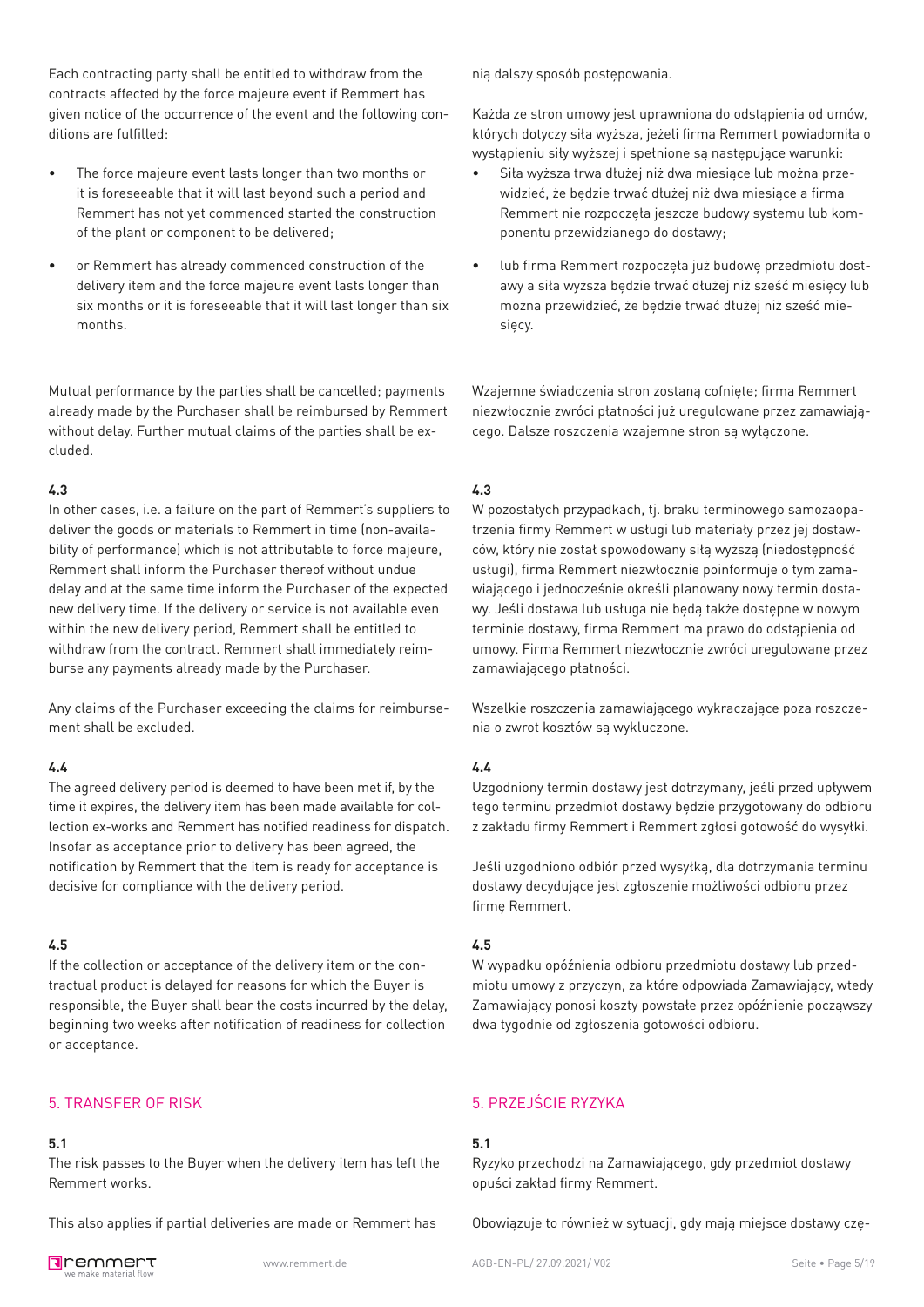taken over other services, e.g. delivery, assembly and commissioning or shipping costs.

#### **5.2**

If acceptance is to take place in the Remmert works, the acceptance is decisive for the passing of risk.

Acceptance must be carried out on the acceptance date, alternatively immediately after Remmert has notified the Buyer that the goods are ready for acceptance. The Buyer may not refuse acceptance in the case of a minor defect.

### **5.3**

If the collection or acceptance is delayed or does not take place as a result of circumstances that are not attributable to Remmert, the risk passes to the Buyer on the day of the notification of readiness for dispatch or acceptance.

# **5.4**

Partial deliveries are permissible insofar as they are relevant and reasonable for the Buyer.

# 6. RETENTION OF TITLE

# **6.1**

Remmert reserves the right to ownership of the object of the purchase contract, contract for work and services or contract for work and materials until all payment obligations have been fulfilled in full, also for any additional services owed under the respective contract.

# **6.2**

The Buyer may not sell, pledge or assign as security the object of the contract subject to retention of title until all payment obligations have been fulfilled in full.

# **6.3**

Before complete fulfilment of all payment obligations, the Buyer is only entitled to process or sell the goods in the ordinary course of business, but not to pledge or assign them by way of security, if he has clearly ordered the goods as a system integrator or other intermediary and as long as he is not in default of payment or there is no reason to apply for insolvency.

The Buyer hereby assigns to Remmert in advance all claims against third parties arising from the processing or sale of the goods to secure the payment claims of Remmert. This assignment applies irrespective of whether the reserved goods are sold without or after processing.

Notwithstanding the assignment, the Buyer continues to be entitled to collect the claim. Remmert will not collect the claim as long as the Buyer is not in default of payment or there is no reason to file for insolvency. The processing and combination of the reserved goods by the Buyer takes place exclusively for Remmert. In the case of combination with other movable items ściowe lub firma Remmert realizuje inne świadczenia np. dostawę, montaż i wprowadzenie do użytku lub koszty przesyłki.

### **5.2**

W przypadku odbioru w zakładzie Remmert, odbiór jest miarodajny dla przejścia ryzyka.

 Odbiór musi odbyć się w terminie odbioru bądź niezwłocznie po zgłoszeniu przez firmę Remmert gotowości do odbioru. Zamawiający nie może odmówić odbioru w przypadku wystąpienia nieistotnej wady.

### **5.3**

Jeśli odbiór opóźnia się lub nie ma miejsca z przyczyn niezależnych od firmy Remmert, przejście ryzyka na Zamawiającego ma miejsce w dniu zgłoszenia gotowości do dostawy lub odbioru.

# **5.4**

Dostawy częściowe są dopuszczalne, jeśli jest to stosowne i akceptowalne dla Zamawiającego.

# 6. ZASTRZEŻENIE WŁASNOŚCI

# **6.1**

Remmert zastrzega sobie prawo własności przedmiotu umowy kupna-sprzedaży, umowy o dzieło lub umowy o dzieło i wykonanie dzieła do momentu całkowitego wywiązania się z wszystkich zobowiązań płatności - także z tytułu ewentualnych dodatkowych należnych usług - wynikających z danej umowy.

# **6.2**

Przedmiotu umowy objętego zastrzeżeniem własności Zamawiający nie może ani zbyć ani oddać w zastaw lub wykorzystać jako zabezpieczenie, aż do momentu wywiązania się z wszystkich zobowiązań płatniczych.

# **6.3**

Zamawiający, przed całkowitym wywiązaniem się z wszystkich zobowiązań zapłaty, ma tylko wtedy prawo do przeróbki lub zbycia w prawidłowym toku postępowania, jednak nie do oddania w zastaw lub do przewłaszczenia na zabezpieczenie, jeśli dokonał zamówienia towaru w rozpoznawalny sposób jako integrator systemu lub inny pośrednik w transakcji i tylko wtedy, gdy nie popadł w zwłokę i gdy nie istnieje przyczyna do wniesienia wniosku o upadłość.

Wszelkie wierzytelności w stosunku do osób trzecich z tytułu obróbki lub oddania w zastaw, Zamawiający przenosi niniejszym z góry na firmę Remmert jako zabezpieczenie roszczeń zapłaty. Ta cesja obowiązuje niezależnie od tego, czy towar zastrzeżony został sprzedany bez czy po obróbce.

Niezależnie od cesji Zamawiający posiada prawo do egzekwowania wierzytelności. Firma Remmert nie będzie egzekwowała wierzytelności, jeśli Zamawiający nie popadnie w zwłokę lub nie będzie istniała przyczyna wniesienia o upadłość. Przeróbka i po-

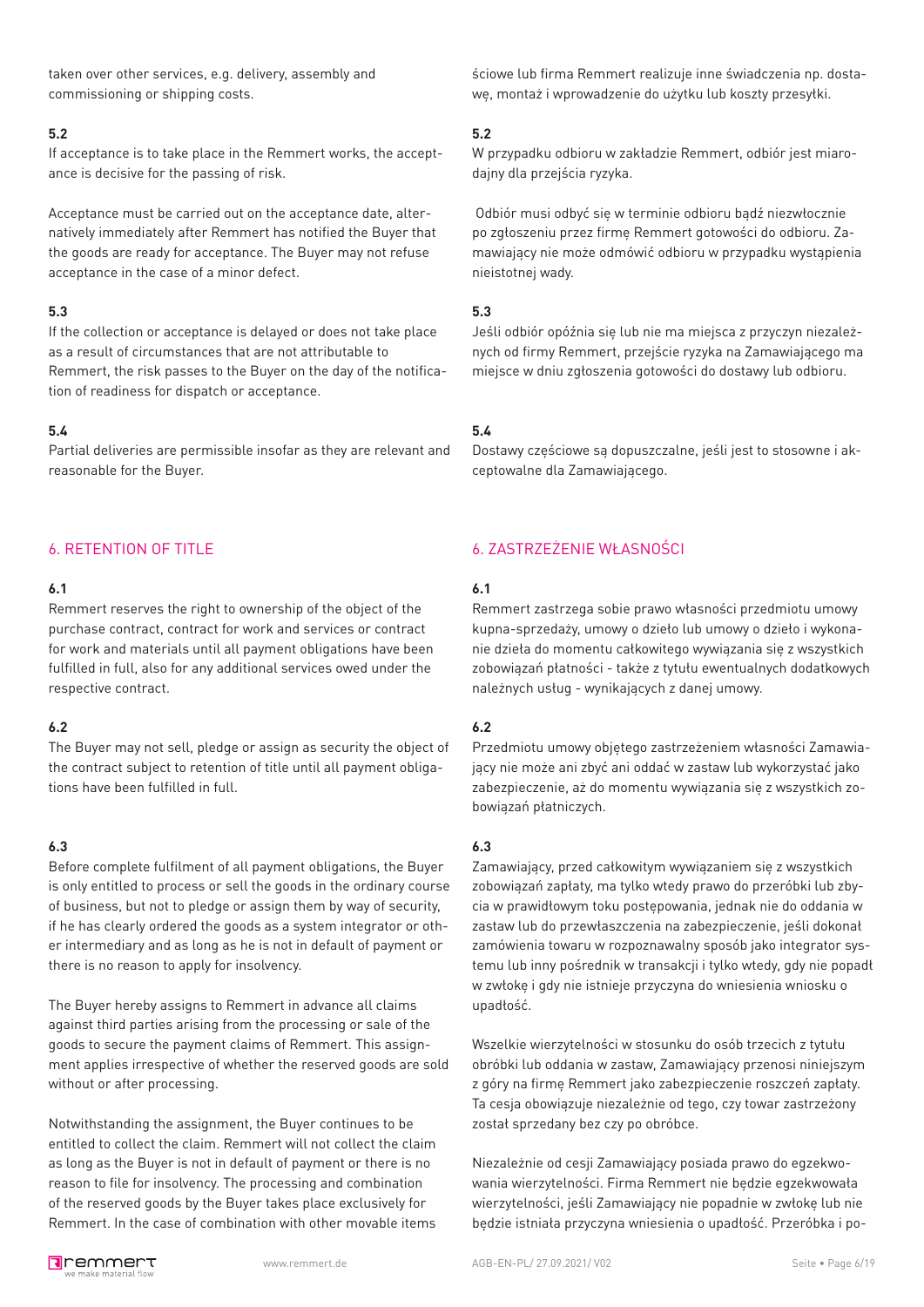not belonging to Remmert, Remmert is entitled to co-ownership of the new item in the proportion of the purchase value of the reserved goods and the other items combined with them at the time of processing.

### **6.4**

The Buyer must inform Remmert immediately in the event of seizure, confiscation or other dispositions by third parties.

### **6.5**

If the Buyer acts in breach of contract, in particular in the case of default in payment, Remmert is entitled to take back the contract goods after withdrawal from the contract and the Buyer is obliged to surrender them. In this case, Remmert may at its own discretion demand that the Buyer delivers the contract goods at its own expense and risk to the registered office of Remmert or permits Remmert to collect the goods on site. If Remmert chooses to collect the item, the Buyer must allow Remmert unhindered access to the location and access to the contract item for the duration of the deinstallation and collection and remove any obstacles to collection at its own expense.

Remmert can demand reimbursement from the Buyer of the costs of deinstallation and collection in addition to compensation for other damage.

### 7. OBLIGATION TO EXAMINE AND GIVE NOTICE OF DEFECTS

The Buyer must inspect the contract goods immediately after delivery by Remmert and, if a defect has become apparent, notify Remmert of this defect without delay. If an initially hidden defect becomes apparent later, the notice of defect must be given immediately after its discovery. If the Buyer does not fulfil these inspection and notification obligations, the subject matter of the contract is deemed to be approved with regard to the defects concerned. Any claims of the Buyer arising from liability for material defects shall then be extinguished due to these defects.

# 8. LIABILITY FOR MATERIAL DEFECTS

# **8.1**

Remmert is liable for material defects of the subject matter of the contract to the exclusion of further claims, but subject to Section 9, only according to the following provisions:

# **8.2**

If parts turn out to be defective as a result of a circumstance that occurred before the transfer of risk, they must be repaired or replaced without defects at the discretion of Remmert. The Buyer



# **6.4**

W przypadku zajęcia lub konfiskaty albo innych dyspozycji wydanych przez osoby trzecie, Zamawiający ma obowiązek niezwłocznego powiadomienia o tym firmy Remmert.

### **6.5**

Gdy Zamawiający postępuje niezgodnie z prawem, w szczególności gdy popada w zwłokę z zapłatą, firma Remmert po odstąpieniu od umowy ma prawo odebrać przedmiot umowy, a Zamawiający ma obowiązek go wydać. W takim wypadku firma Remmert może we własnym zakresie żądać dostawy przedmiotu umowy przez Zamawiającego, na jego koszt i ryzyko, do siedziby firmy Remmert lub wydania firmie Remmert zgody na odbiór przedmiotu umowy u Zamawiającego. Jeśli firma Remmert zdecyduje się na odbiór przedmiotu umowy, Zamawiający musi umożliwić firmie Remmert na czas demontażu i odbioru wolny dostęp do miejsca, w którym znajduje się przedmiot umowy, a także usunąć na własny koszt wszelkie przeszkody uniemożliwiające odbiór.

Firma Remmert może żądać od Zamawiającego pokrycia kosztów demontażu i odbioru poza odszkodowaniem za uszkodzenia.

# 7. OBOWIĄZEK SPRAWDZENIA I POWIADOMIENIA O WADZIE

Zamawiający jest zobowiązany niezwłocznie sprawdzić przedmiot umowy po dostawie przez firmę Remmert, a po stwierdzeniu wady, niezwłocznie zgłosić firmie Remmert reklamację. Jeśli w późniejszym czasie zostanie stwierdzona wada dotychczas ukryta, należy niezwłocznie po stwierdzeniu wady powiadomić o tym firmę Remmert. Jeśli Zamawiający nie wywiąże się z tego obowiązku sprawdzenia i powiadomienia o wadzie, przedmiot umowy w odniesieniu do danej wady zostanie uznany za prawidłowy. Roszczenia Zamawiającego z tytułu rękojmi za wady fizyczne wygasają w odniesieniu do tych wad.

# 8. ODPOWIEDZIALNOŚĆ Z TYTUŁU RĘKOJMI ZA WADY FIZYCZNE

### **8.1**

Firma Remmert przejmuje odpowiedzialność za wady fizyczne przedmiotu umowy z wyłączeniem dalszych roszczeń, jednakże z zastrzeżeniem punktu 9, tylko zgodnie z następującymi postanowieniami:

#### **8.2**

Jeśli elementy wskutek okoliczności istniejącej przed przejściem ryzyka okażą się wadliwe, należy je zgodnie z wyborem firmy Remmert poprawić lub wymienić na elementy bez wad. Zama-

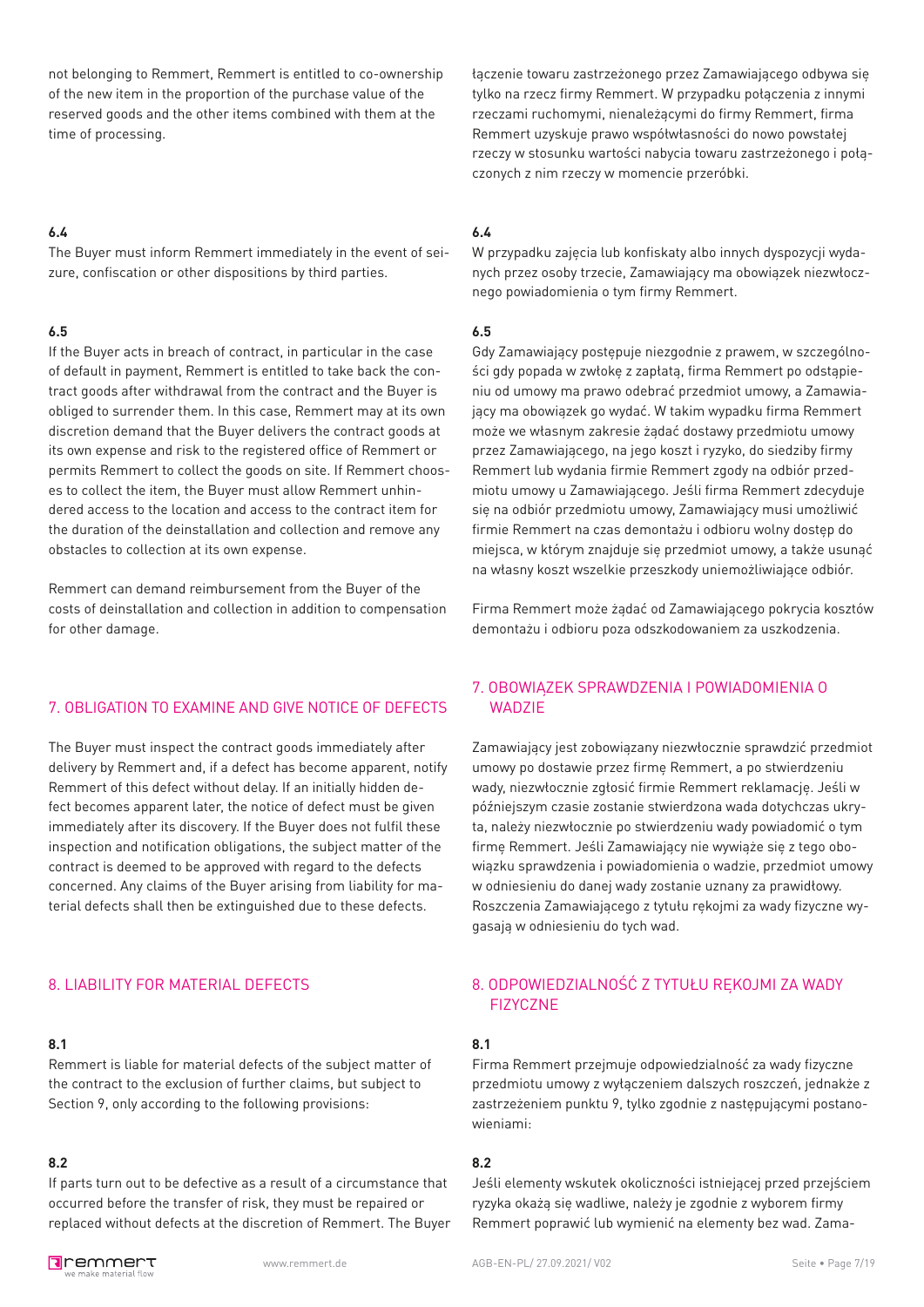must immediately notify Remmert of such defects in writing. Replaced parts become the property of the Remmert Company.

#### **8.3**

After consultation, the Buyer must give Remmert the necessary time and opportunity to carry out all repairs and replacement deliveries that Remmert deems necessary; otherwise Remmert is released from liability for the consequences arising therefrom.

Only in urgent cases of danger to operational safety or to prevent disproportionately large damage, of which Remmert must be informed immediately, does the Buyer have the right to remedy the defect himself or have it remedied by third parties and to demand compensation from Remmert for the necessary expenditure.

#### **8.4**

If the notice of defect proves to be justified, Remmert shall bear the expenses required for the purpose of subsequent performance, provided that this does not result in a disproportionate burden on Remmert. Insofar as the expenses increase because the Buyer has taken the contract goods to a place other than the place of performance after delivery, any additional costs incurred thereby are to be borne by the Buyer. When selling a newly manufactured item, Remmert shall also reimburse the Buyer for the expenses incurred by the Buyer within the scope of his legal obligation in the context of recourse claims in the supply chain.

### **8.5**

The Buyer has the right to withdraw from the contract within the framework of the statutory provisions if Remmert, taking into account the statutory exceptions, allows a set period of grace for the repair or replacement delivery due to a material defect to expire fruitlessly. If there is only an insignificant defect, the Buyer is only entitled to a reduction of the contract price. The right to reduce the contract price shall otherwise be excluded.

### **8.6**

Further claims shall be determined exclusively in accordance with Section 9 of these terms and conditions.

### **8.7**

No liability is assumed in the following cases in particular:

Unsuitable or improper use, faulty assembly or commissioning by the Buyer or third parties, natural wear and tear, faulty or negligent handling and treatment, improper maintenance, unsuitable operating materials, defective preliminary work carried out by the Buyer, unsuitable building ground, chemical, electrochemical or electrical influences, unless the Buyer is responsible for them.

#### **8.8**

If the Buyer or a third party carries out repairs improperly, Rem-

wiający ma obowiązek niezwłocznie zgłosić takie wady firmie Remmert w formie pisemnej. Wymienione elementy są własnością firmy Remmert.

### **8.3**

Firma Remmert - po dokonaniu ustaleń - musi uzyskać od Zamawiającego konieczny czas i możliwość dokonania poprawek i wymiany wadliwej rzeczy; w przeciwnym wypadku firma Remmert jest zwolniona z odpowiedzialności za wynikłe z tego skutki.

Tylko w nagłych wypadkach zagrożenia bezpieczeństwa pracy bądź w ramach zapobiegania nieproporcjonalnie wielkim szkodom - o czym firma Remmert musi być natychmiast powiadomiona - ma Zamawiający prawo usunąć wadę we własnym zakresie bądź za pośrednictwem osób trzecich, a także żądać od firmy Remmert zwrotu koniecznych nakładów.

# **8.4**

Firma Remmert, w przypadku uzasadnionej reklamacji wad produktu, ponosi koszty konieczne do wykonania uzupełniającego, o ile nie wiąże się to z niewspółmiernie dużym obciążeniem dla firmy Remmert. Jeśli koszty zwiększą się z powodu przeniesienia przez Zamawiającego przedmiotu umowy po dostawie w inne miejsce niż miejsce wykonania umowy, wtedy powstałe z tego tytułu dodatkowe koszty ponosi Zamawiający. Ponadto firma Remmert podczas sprzedaży nowej rzeczy zwróci w zakresie swojego prawnego zobowiązania koszty jakie poniósł Zamawiający w ramach dochodzenia roszczeń u dostawców.

# **8.5**

Zamawiający posiada w ramach przepisów prawnych prawo do odstąpienia od umowy, jeśli z winy firmy Remmert - z uwzględnieniem wymienionych w prawie wyjątkach - ustalony termin wykonania poprawek lub wymiany wadliwej rzeczy upłynie bezskutecznie. Jeśli stwierdzona wada jest nieistotna, Zamawiający ma jedynie prawo do zmniejszenia ceny umownej. Poza tym zmniejszenie ceny umownej jest wykluczone.

# **8.6**

Dla dalszych roszczeń obowiązują ustalenia wymienione w punkcie 9 tych warunków.

### **8.7**

Remmert nie przejmuje odpowiedzialności przede wszystkim w następujących przypadkach:

Użytkowanie niezgodne z przeznaczeniem lub nieprawidłowe, błędny montaż bądź wprowadzenie do użytku przez Zamawiającego lub podmiot trzeci, naturalne zużycie, błędna lub niestaranna obsługa i użytkowanie, nieprawidłowa konserwacja, niewłaściwe środki produkcyjne, niedostateczne wykonanie prac przygotowawczych, niewłaściwe podłoże, wpływ czynników chemicznych, elektrochemicznych lub elektrycznych, o ile nie leżą w gestii Zamawiającego.

#### **8.8**

Jeśli niewłaściwych poprawek dokona Zamawiający lub podmiot

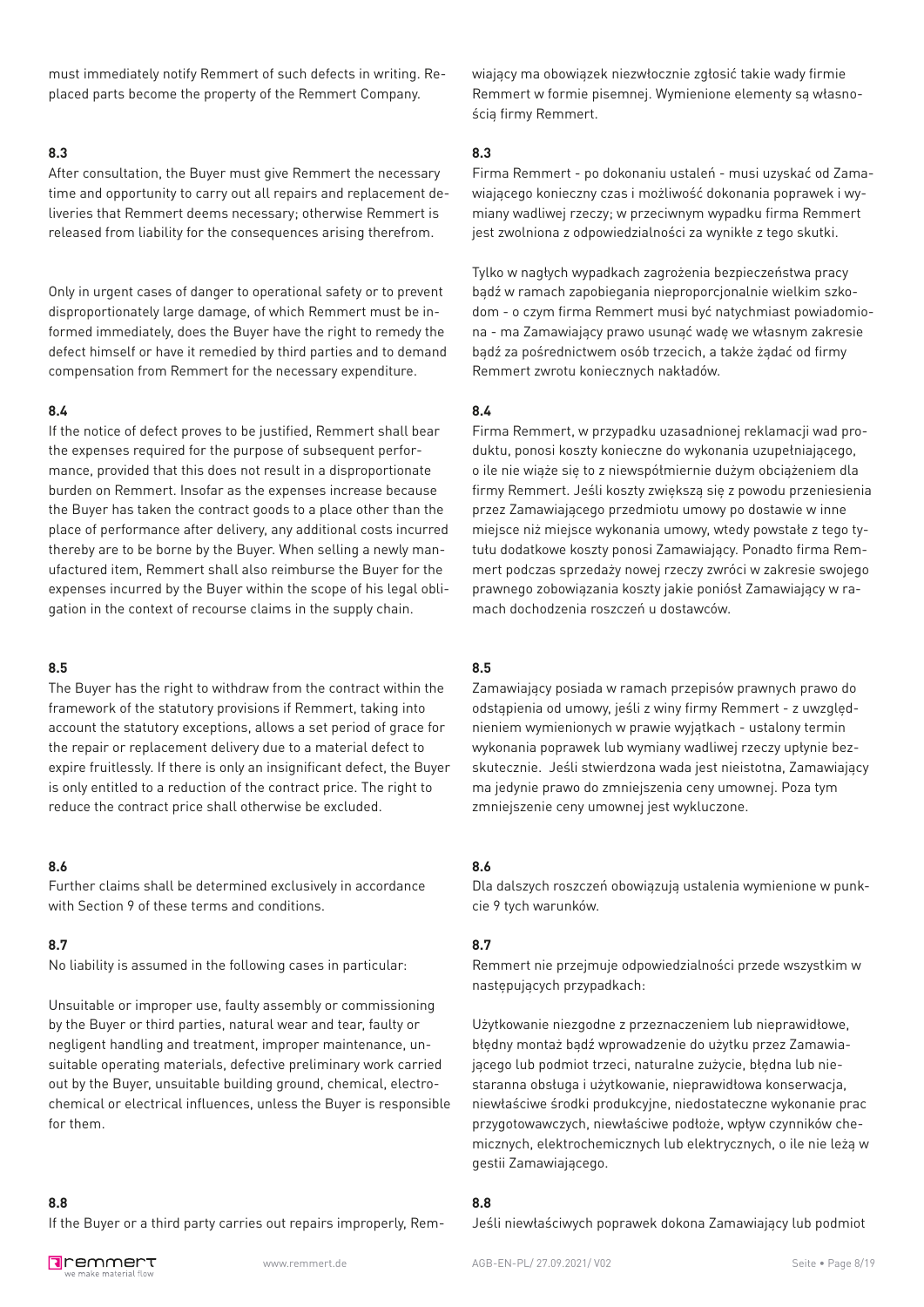mert is not liable for the resulting consequences. The same applies to changes to the Delivery Item made without the prior consent of Remmert.

#### 9. LIABILITY FOR DAMAGES DUE TO FAULT

#### **9.1**

Remmert's liability for damages, irrespective of the legal grounds, in particular due to impossibility, delay, defective or incorrect delivery, breach of contract, breach of obligations during contract negotiations and tort, is limited in accordance with this Section 9, insofar as fault is involved.

#### **9.2**

Remmert is not liable in the case of simple negligence on the part of its organs, legal representatives, employees or other vicarious agents, provided it is not a matter of a breach of essential contractual obligations. Essential contractual obligations are the obligations to deliver the contractual product free of essential defects in good time and obligations to provide advice, protection and care which are intended to enable the Buyer or his end customers to use the contractual product in accordance with the contract or to protect the life and limb of the personnel of the Buyer or his end customers or to protect their property from considerable damage.

#### **9.3**

Insofar as Remmert is liable for damages in accordance with the following provisions, this liability is limited to damages which Remmert foresaw at the time of conclusion of the contract from an objective point of view as a possible consequence of a breach of contract or which Remmert should have foreseen from an objective point of view if it had exercised due diligence. Indirect damage and consequential damage, which are the consequences of defects in the contractual product, can only be compensated for insofar as such damage is typically to be expected when the contractual item is used as intended.

#### **9.4**

In the event of liability for simple negligence, Remmert's obligation to pay compensation for material damage and any further financial losses resulting from this is limited to an amount of

#### EUR 20 million per claim

(according to the current coverage of his product liability insurance or liability insurance), even if it is a violation of contractual obligations.

#### **9.5**

The above exclusions and limitations of liability apply to the same extent in favour of the organs, legal representatives, employees and other vicarious agents of Remmert.

**9.6**

trzeci, Remmert nie przejmuje odpowiedzialności za wynikłe z tego skutki. Odnosi się to także do zmian dokonanych w przedmiocie dostawy bez uprzedniej zgody firmy Remmert.

# 9. ODPOWIEDZIALNOŚĆ ZA ODSZKODOWANIE Z POWODU WINY

#### **9.1**

Odpowiedzialność firmy Remmert za odszkodowanie, niezależnie od podstawy prawnej, szczególnie z powodu niemożności, zwłoki, wadliwej lub niewłaściwej dostawy, naruszenia umowy, naruszenia obowiązków podczas negocjacji i niedozwolonej czynności, o ile zostanie stwierdzona wina, jest ograniczona zgodnie z postanowieniami zawartymi w tym punkcie 9.

#### **9.2**

Firma Remmert nie przejmuje odpowiedzialności w przypadku drobnych zaniedbań jej podmiotów, ustawowych przedstawicieli, pracowników lub innych pomocników, o ile nie chodzi o naruszenie istotnych obowiązków wynikających z umowy. Istotne obowiązki wynikające z umowy to terminowa dostawa przedmiotu umowy bez istotnych wad oraz obowiązek doradztwa, ochrony i serwis umożliwiające Zamawiającemu i jego klientom końcowym użytkowanie przedmiotu umowy zgodnie z umową, a także mające na celu ochronę zdrowia i życia pracowników Zamawiającego i jego klientów końcowych lub ich mienie przed znacznym uszczerbkiem.

### **9.3**

Jeśli Remmert zgodnie z poniższymi postanowieniami przejmuje odpowiedzialność odszkodowawczą, odszkodowanie to jest ograniczone do szkód, jakie firma Remmert mogła obiektywnie przewidzieć podczas zawarcia umowy jako możliwy skutek naruszenia umowy lub jakie firma Remmert musiałaby obiektywnie przewidzieć zachowując zwykłą staranność. Szkody następcze i pośrednie, będące skutkiem wad w przedmiocie umowy, podlegają ponadto tylko wtedy odszkodowaniu, jeśli można by ich oczekiwać podczas użytkowania przedmiotu umowy zgodnie z przeznaczeniem.

#### **9.4**

W przypadku odpowiedzialności za drobne zaniedbanie obowiązek świadczenia odszkodowania przez firmę Remmert za szkody materialne i wynikające z nich szkody majątkowe jest ograniczony do kwoty 20 mln. euro za każde roszczenie (zgodnie z aktualną maksymalną wysokością pokrycia jej ubezpieczenia od odpowiedzialności za produkt lub ubezpieczenia OC), także w przypadku naruszenia istotnych obowiązków wynikających z umowy.

#### **9.5**

Powyższe wyłączenia i ograniczenia odpowiedzialności obowiązują w takim samym zakresie dla podmiotów, ustawowych przedstawicieli, pracowników lub innych pomocników firmy Remmert.

#### **9.6**

**R**remmert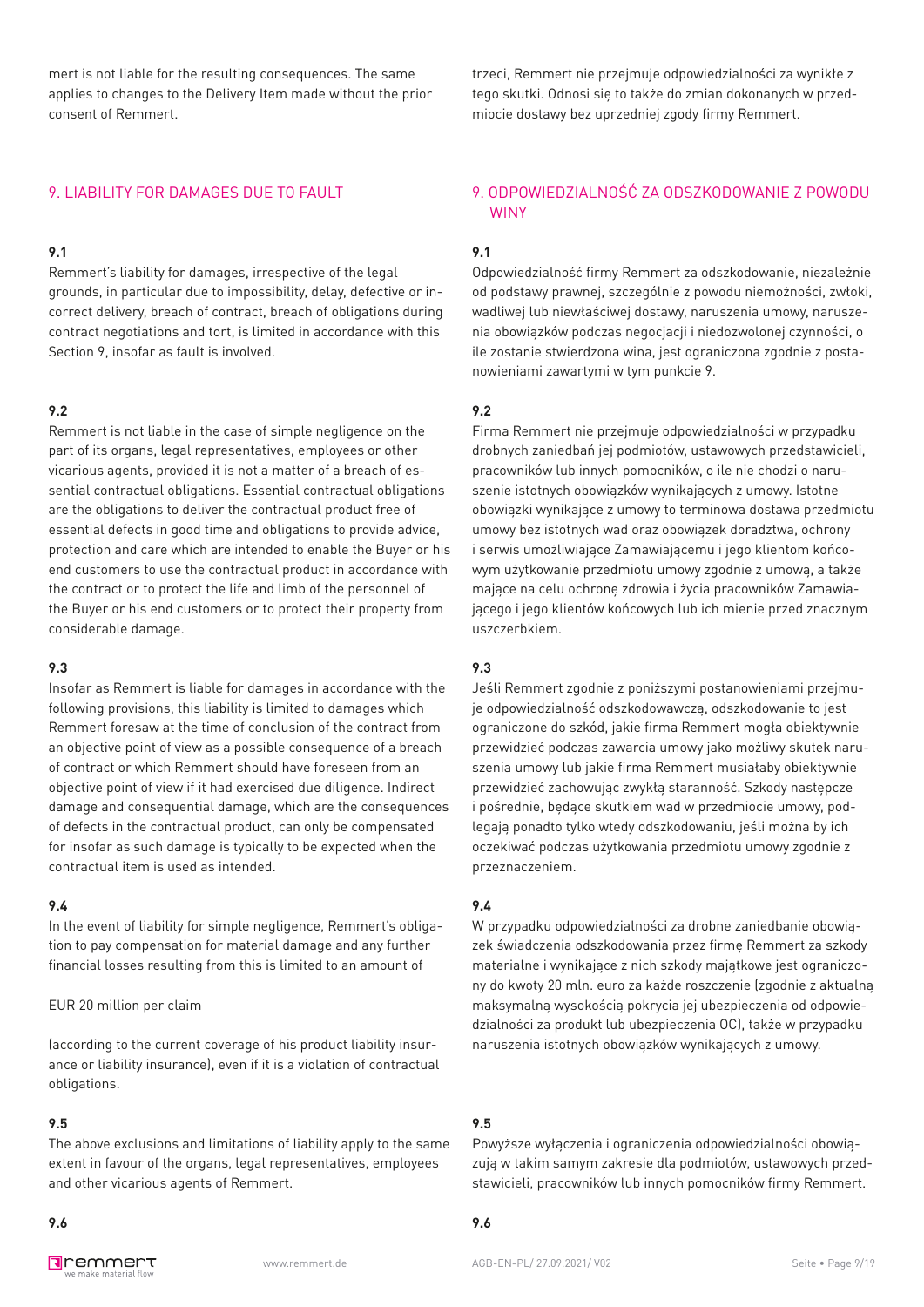Insofar as Remmert provides technical information or acts in an advisory capacity and this information or advice is not part of the contractually agreed scope of services owed by Remmert, this is done free of charge and to the exclusion of any liability.

### **9.7**

The restrictions in accordance with this Section 9 do not apply to the liability of Remmert on account of wilful conduct, for guaranteed characteristics, on account of injury to life, body or health or in accordance with the Product Liability Act.

# 10. LIMITATION PERIOD

# **10.1**

The following statutes of limitation shall apply between the parties, unless mandatory statutory provisions to the contrary apply.

# **10.2**

Unless otherwise agreed, the Buyer's claims arising from liability for material defects and warranty, irrespective of the legal basis, shall become statute barred after twelve (12) months

- from delivery (in the case of purchase without obligation of Remmert to bring in, install or commission the subject matter of the contract),
- from acceptance of the subject matter of the contract by the Buyer (in the case of purchase with an obligation on the part of Remmert to bring in, assemble and/or commission the subject matter of the contract and in the case of other work services).

### **10.3**

Insofar as Remmert renders services for subsequent performance, the limitation period for claims for defects only begins to run again if Remmert has acknowledged the obligation to render subsequent performance without reservation. Acknowledgement of the obligation of subsequent performance given by Remmert shall cause the limitation period to start anew only in respect of the acknowledged defects.

Services for subsequent performance rendered by Remmert as a gesture of goodwill are not connected with an acknowledgement of the notified defects which causes the limitation period to start anew.

# **10.4**

All other claims of the Buyer on whatever legal grounds are subject to a limitation period of twelve (12) months from the due date. W przypadku udzielania informacji technicznych lub doradztwa przez firmę Remmert, jeśli te informacje i doradztwo nie należą do zakresu usług wynikających z umowy, odbywa się to nieodpłatnie i z wyłączeniem wszelkiej odpowiedzialności.

# **9.7**

Ograniczenia wymienione w punkcie 9 nie odnoszą się do odpowiedzialności firmy Remmert w przypadku umyślnego działania, dla gwarantowanych właściwości rzeczy, w przypadku uszczerbku na życiu i zdrowiu lub z przepisów prawa o odpowiedzialności za produkt.

# 10. PRZEDAWNIENIE

# **10.1**

Poniższe regulacje dotyczące przedawnienia są wiążące dla stron, jeśli obowiązujące przepisy prawne nie stanowią inaczej.

# **10.2**

Roszczenia Zamawiającego wynikające z odpowiedzialności z tytułu rękojmi za wady fizyczne, niezależnie od podstawy prawnej, ulegają przedawnieniu - o ile nie ustalono inaczej - po upływie 12 miesięcy

- od dostawy (w przypadku zakupu bez zobowiązania się firmy Remmert do umieszczenia, montażu i wprowadzenia do użytku przedmiotu umowy),
- od odbioru zrealizowanego bądź uznanego za zrealizowany przez Zamawiającego (w przypadku zakupu ze zobowiązaniem firmy Remmert do umieszczenia, montażu i wprowadzenia do użytku przedmiotu umowy oraz w przypadku innych usług).

# **10.3**

W przypadku wykonania uzupełniającego przez firmę Remmert, termin przedawnienia dla roszczeń z tytułu wad rozpoczyna ponownie bieg tylko wtedy, gdy Remmert uznał bez zastrzeżeń obowiązek wykonania uzupełniającego. Uznanie obowiązku wykonania uzupełniającego przez firmę Remmert skutkuje rozpoczęciem biegu terminu przedawnienia odnośnie uznanej wady.

 Wykonanie uzupełniające przez firmę Remmert w ramach kulancji nie oznacza uznania reklamowanych wad rozpoczynającego ponowny bieg terminu przedawnienia.

# **10.4**

Wszelkie pozostałe roszczenia Zamawiającego - niezależnie od podstawy prawnej - ulegają przedawnieniu po upływie 12 miesięcy od terminu wykonania.

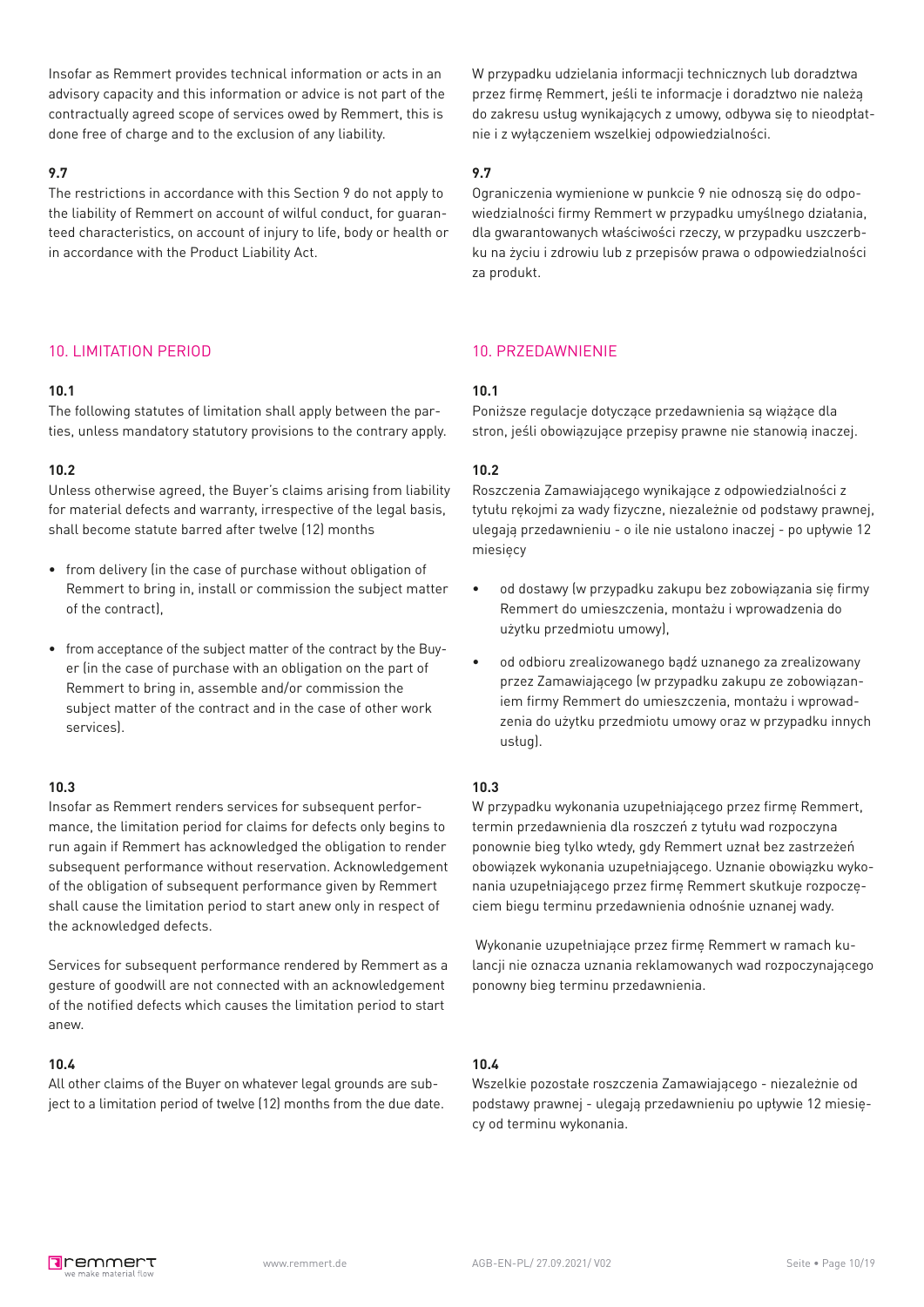# 11. APPLICABLE LAW, PLACE OF JURISDICTION

#### **11.1**

Irrespective of whether the Buyer is domiciled in Germany or abroad and irrespective of whether the deliveries and services incumbent on Remmert are to be provided in Germany or abroad, the law of the Federal Republic of Germany applies exclusively to all legal relations between the Buyer and Remmert, excluding the UN Convention on Contracts for the International Sale of Goods (CISG).

#### **11.2**

The subject matter is the court responsible for the registered office of Remmert. However, Remmert is entitled to bring an action at the place of business of the Buyer.

# **PART II ADDITIONAL TERMS AND CONDITIONS FOR SOFTWARE**

### 1. SCOPE

In addition to the provisions of Section Part I, the following Terms and Conditions of Business always apply when software is the object or part of the scope of supply and services of Remmert.

### 2. SCOPE OF THE RIGHT OF USE

#### **2.1**

If software is included in the scope of delivery and services of a complete storage and handling system, a module, a machine or part of a plant, the Buyer is granted a non-exclusive right to use the software for use on the specific object of the contract. Use of the software on more than one system is prohibited.

#### **2.2**

The Buyer may only copy, revise or translate the software to the extent permitted by law (§§ 69a et seqq. of the German Copyright Act). A conversion of the object code into the source code is not permitted. The Buyer undertakes not to remove manufacturer's details, in particular copyright notices, or to change them without the prior express consent of Remmert.

### 3. LIABILITY FOR DEFECTS IN SOFTWARE

### **3.1**

Claims for defects due to software errors shall only exist insofar as the usability of the software is limited by the defect of the license object. The provisions of the liability for defects and



## 11. PRAWO WŁAŚCIWE I WŁAŚCIWOŚĆ MIEJSCOWA SĄDU

#### **11.1**

Niezależnie od tego, czy Zamawiający ma swoją siedzibę w kraju czy za granicą i niezależnie od tego, czy dostawy i usługi firmy Remmert są realizowane w kraju czy za granicą, dla wszystkich stosunków prawnych między Zamawiającym i firmą Remmert obowiązują przepisy prawa Republiki Federalnej Niemiec z wyłączeniem Konwencji Narodów Zjednoczonych o umowach międzynarodowej sprzedaży towarów (CISG).

#### **11.2**

Sądem właściwym miejscowo jest sąd właściwy dla siedziby firmy Remmert. Jednakże firma Remmert ma prawo wnieść oskarżenie w miejscu siedziby głównej Zamawiającego.

# **CZĘŚĆ II DODATKOWE WARUNKI HANDLOWE DOTYCZĄCE OPR GRAMOWANIA**

#### 1. ZAKRES OBOWIĄZYWANIA

Poniższe warunki handlowe obowiązują dodatkowo do warunków zawartych w Części I zawsze w przypadkach, w których przedmiotem lub częścią składową dostawy bądź usługi realizowanej przez firmę Remmert jest oprogramowanie.

# 2. ZAKRES PRAW UŻYTKOWANIA

#### **2.1**

Jeśli w zakresie dostawy i usług dla kompletnego systemu magazynowego i obsługowego, modułu, maszyny lub części instalacji znajduje się oprogramowanie, Zamawiający otrzymuje nie wyłączne prawo używania oprogramowania na konkretnym przedmiocie umowy. Używanie oprogramowania w więcej niż jednym systemie jest zabronione.

#### **2.2**

Zamawiający może powielać, opracowywać lub tłumaczyć oprogramowanie wyłącznie w zakresie przewidzianym przez prawo (§§ 69a i kolejne niem. ustawy o prawie autorskim). Przetworzenie kodu obiektu w kod źródłowy nie jest dozwolone. Zamawiający zobowiązuje się nie usuwać i nie zmieniać bez uprzedniej zgody firmy Remmert, informacji producenta - w szczególności informacji o prawie autorskim.

# 3. ODPOWIEDZIALNOŚĆ ZA WADY OPROGRAMOWANIA

# **3.1**

Roszczenia z tytułu wad oprogramowania są dopuszczalne tylko wtedy, gdy wada przedmiotu licencji ogranicza możliwość jego użytkowania. Ponadto obowiązują regulacje dotyczące odpowie-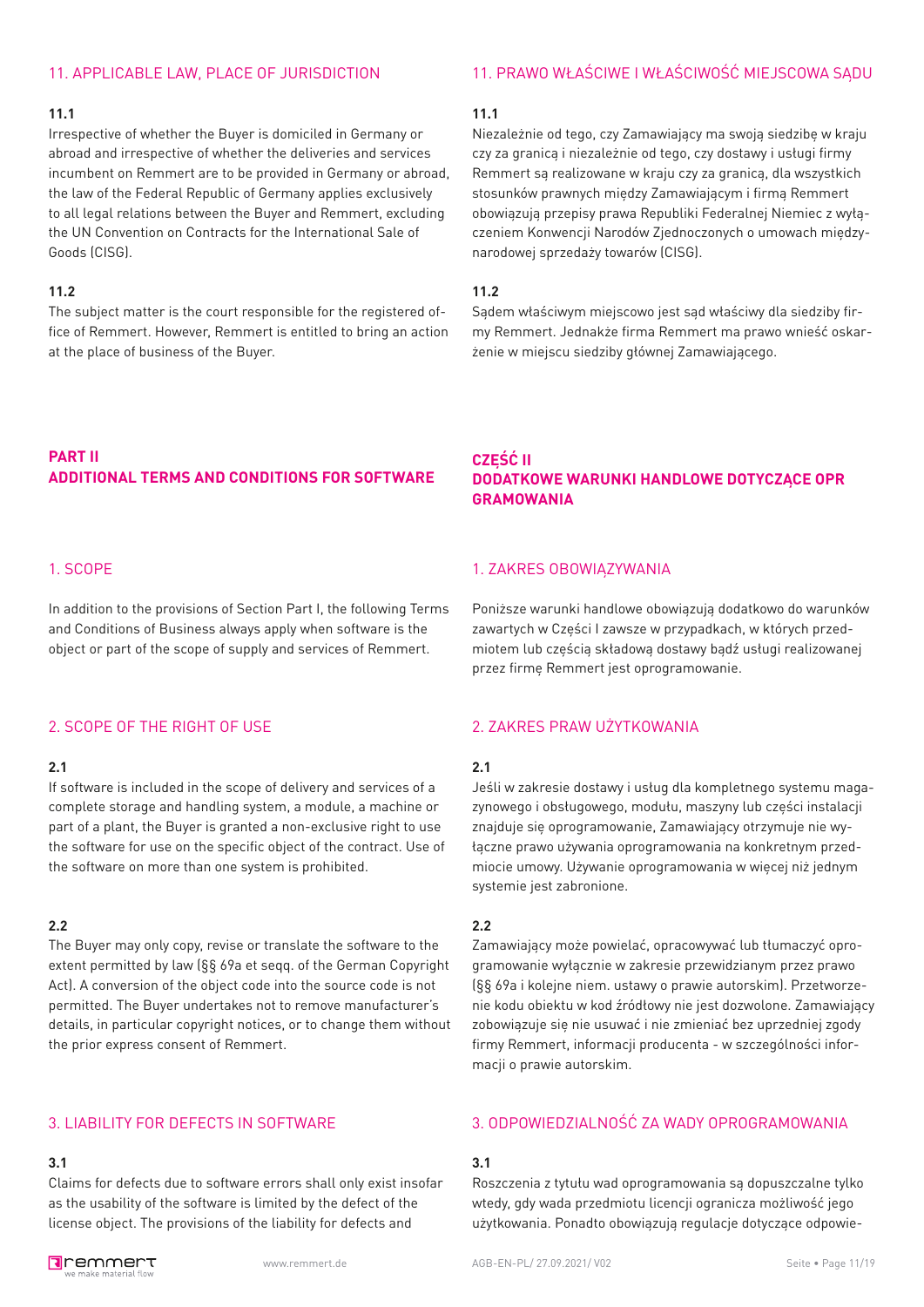compensation for damages in Part I Sections 8 and 9 shall apply with the following further limitation:

#### **3.2**

Any liability on the part of Remmert for software malfunctions is excluded in the case of a concrete violation of the Buyer's duty of care in connection with the software, for example, in so far as

- the minimum requirements specified in the software license certificate for equipping the customer with hardware and software are not met,
- the software is installed on hardware other than that listed in the software licence certificate on the premises of the Buyer without the express consent of Remmert,
- software other than the software notified to Remmert when the software licence certificate is issued is or will be installed on the same hardware of the Buyer on which the licensed item is installed, or
- the Buyer has made changes to the licensed item without the prior express consent of Remmert,

unless the Buyer proves that the software malfunction is not due to a specific violation of its own duties of care.

### 4. DOCUMENTATION AND LICENSE CERTIFICATE

#### **4.1**

The Buyer shall receive documentation and a licence certificate for the software. The software and the documentation are jointly referred to as the subject of the licence.

#### **4.2**

The Buyer shall be entitled to use the subject of the licence for the purposes of its business operations in accordance with the provisions of the software licence certificate and these General Terms and Conditions of Delivery and Payment. The Buyer is not entitled to make the subject of the licence accessible to third parties. Employees of the Buyer and other persons whom he uses for the contractual use of the software are not considered third parties.

#### **4.3**

The license is not limited in time. However, Remmert is entitled to prohibit the future use of the subject matter of the licence if the Buyer, despite a prior written warning, does not refrain from violating the licence conditions, unless the violation is due to reasons for which neither the Buyer nor his vicarious agents are responsible.

### **4.4**

Unless otherwise stated in the software license certificate, the Buyer is entitled to use the licensed object simultaneously on

dzialności z tytułu rękojmi za wady i odpowiedzialności odszkodowawczej opisane w części I punkty 8 i 9 z następującym ograniczeniem:

#### **3.2**

Wszelka odpowiedzialność firmy Remmert za błędne działanie oprogramowania jest wykluczona w przypadku konkretnego naruszenia przez Zamawiającego obowiązku należytej staranności w stosunku do oprogramowania, np. jeśli

- nie są spełnione podane w karcie licencyjnej minimalne wymogi co do wyposażenia klienta w sprzęt komputerowy i oprogramowanie,
- oprogramowanie bez wyraźnej zgody firmy Remmert zostanie zainstalowane u Zamawiającego na innym sprzęcie komputerowym niż podany w karcie licencyjnej,
- na tym samym sprzęcie komputerowym, na którym jest zainstalowany przedmiot licencji, jest lub będzie zainstalowane inne oprogramowanie niż podane podczas wystawiania karty licencyjnej przez firmę Remmert lub
- Zamawiający bez wyraźnej zgody firmy Remmert dokonał zmian przy przedmiocie licencji,

chyba że Zamawiający udowodni, że błędne działanie oprogramowania nie jest spowodowane konkretnym naruszeniem jego obowiązku należytej staranności.

### 4. DOKUMENTACJA I KARTA LICENCYJNA

#### **4.1**

Wraz z oprogramowaniem Zamawiający otrzyma dokumentację i kartę licencyjną. Oprogramowanie wraz dokumentacją są określone wspólnie jako przedmiot licencji.

#### **4.2**

Zamawiający ma prawo do używania przedmiotu licencji w celach swojej działalności gospodarczej zgodnie z postanowieniami zawartymi w karcie licencyjnej i w niniejszych Ogólnych Warunkach Dostaw i Płatności. Zamawiający nie ma prawa udostępniać przedmiotu licencji osobom trzecim. Osobami trzecimi nie są pracownicy Zamawiającego i inne osoby, którym Zamawiający zleca korzystanie z oprogramowania zgodnie z umową.

### **4.3**

Licencja nie jest ograniczona czasowo. Firma Remmert ma jednak prawo zabronić w przyszłości używania przedmiotu licencji, jeśli Zamawiający mimo wcześniejszego pisemnego upomnienia nadal narusza warunki licencyjne, chyba że ani Zamawiający ani jego pomocnicy nie są odpowiedzialni za powody naruszenia.

# **4.4**

Zamawiający ma prawo, o ile informacje na karcie licencyjnej nie stanowią inaczej, używać przedmiotu licencji jednocześnie tylko

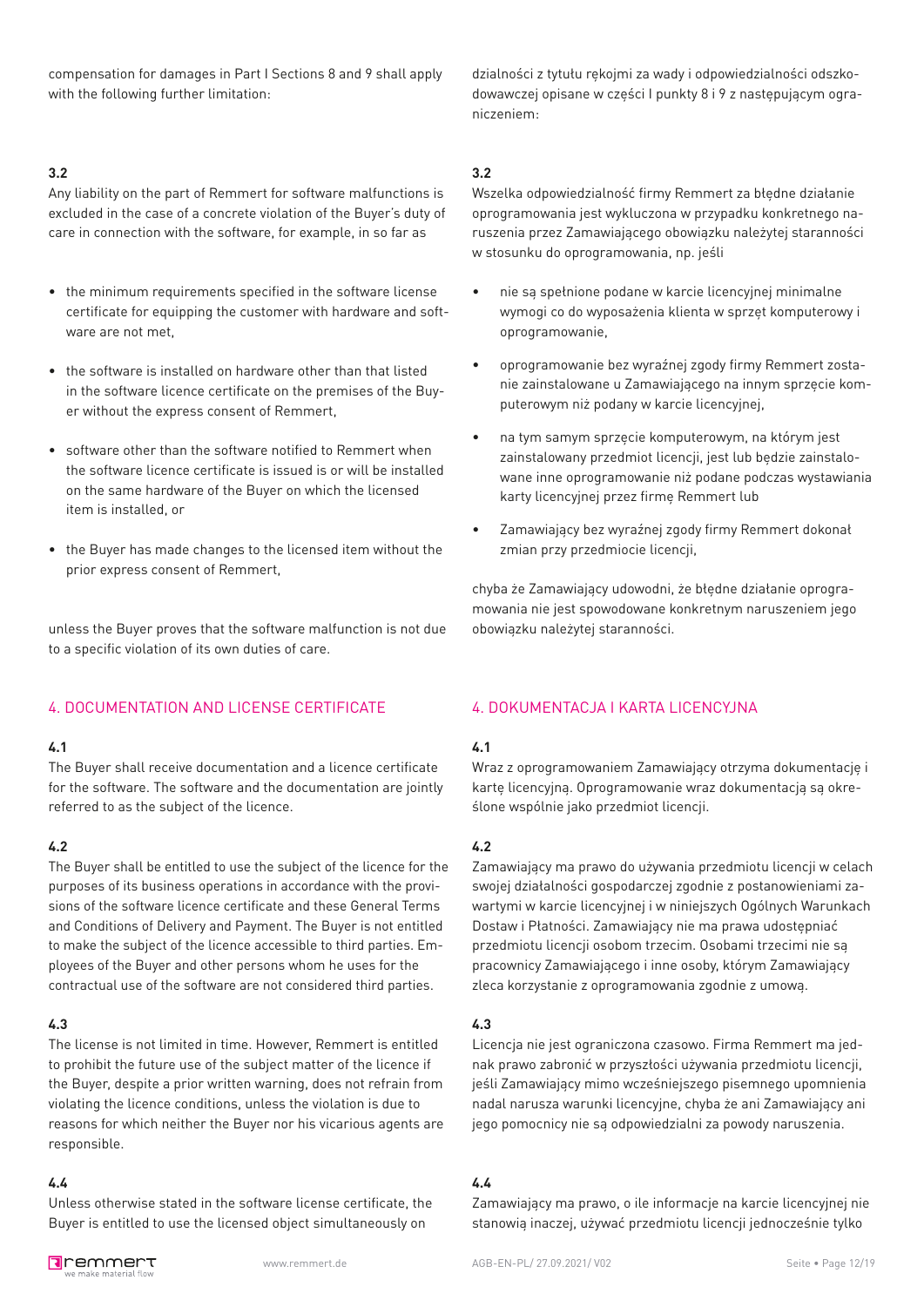only one central computer unit. Simultaneous use on several central processing units requires the acquisition of further licenses or a subsequent license. This shall apply accordingly to subsequent updates and upgrades.

## **4.5**

The Buyer is entitled to reproduce the subject of the licence in machine-readable form, insofar as this is necessary for use in accordance with the contract. In particular, he is entitled to make backup copies to secure the future contractual use of the licensed object.

# **4.6**

The Buyer is not entitled to modify the subject of the Licence for his own purposes or the purposes of others.

# **4.7**

The Buyer is not entitled to grant third parties rights of use of the subject of the licence (e.g. sub-licences).

# **4.8**

The software described in the licence certificate may contain software components of third parties. The Buyer is not entitled to remove software components from the software described in the licence certificate. The use of the software described in the licence certificate is only permitted in accordance with the provisions of the licence certificate.

# **4.9**

Remmert retains ownership of a software data carrier and the documentation separately handed over to the Buyer.

### **4.10**

If the Buyer is prohibited from further use of the licensed item, the Buyer must return to Remmert the licence material owned by Remmert including a software data carrier handed over to the Buyer. The Licensed Material stored at the Buyer's premises and all backup copies stored at the Buyer's premises must be deleted.

### 5. DEVIATING AGREEMENTS

The provisions set forth in this Part II shall apply only to the extent that they are not otherwise regulated for all software or software components.

# **PART III GENERAL TECHNICAL DELIVERY CONDITIONS**

# 1. SCOPE

The following General Technical Terms of Delivery apply in addition to Parts I and II.

na jednej centralnej jednostce komputera. Jednoczesne używanie na kilku centralnych jednostkach wymaga nabycia innej lub kolejnej licencji. Odnosi się to również do późniejszych aktualizacji i nowszych wersji oprogramowania.

# **4.5**

Zamawiający jest uprawniony do powielania przedmiotu licencji w formie możliwej do maszynowego odczytu, jeśli jest to konieczne do użytkowania zgodnego z umową. W szczególności ma on prawo do tworzenia kopii zapasowych oprogramowania zabezpieczających przyszłe używanie przedmiotu licencji zgodnie z umową.

### **4.6**

Zamawiający nie ma prawa zmian przedmiotu licencji dla swoich celów lub celów innych osób.

### **4.7**

Zamawiający nie ma prawa przyznawania podmiotom trzecim praw użytkowania przedmiotu licencji (np. sublicencji).

# **4.8**

Oprogramowanie określone w karcie licencyjnej może zawierać komponenty oprogramowania podmiotów trzecich. Zamawiający nie ma prawa usuwać komponentów oprogramowania z oprogramowania określonego w karcie licencyjnej. Użytkowanie oprogramowania określonego w karcie licencyjnej jest dozwolone wyłącznie zgodnie z postanowieniami zawartymi w karcie licencyjnej.

# **4.9**

Przekazany Zamawiającemu oddzielnie nośnik danych oprogramowania i dokumentacja pozostają własnością firmy Remmert.

### **4.10**

Jeśli dalsze używanie oprogramowania przez Zamawiającego jest zabronione, Zamawiający ma obowiązek zwrócenia firmie Remmert znajdującego się w jej własności materiału licencyjnego wraz z przekazanym Zamawiającemu nośnikiem z oprogramowaniem. Przedmiot licencji zapisany w pamięci u klienta oraz wszystkie istniejące kopie zapasowe należy usunąć.

# 5. INNE UZGODNIENIA

Postanowienia zawarte w niniejszej części II obowiązują w tym zakresie, jeśli dla całego oprogramowania lub jego komponentów nie istnieją odmienne regulacje.

# **CZĘŚĆ III OGÓLNE TECHNICZNE WARUNKI DOSTAWY**

### 1. ZAKRES OBOWIĄZYWANIA

Poniższe Ogólne techniczne warunki dostawy obowiązują w uzupełnieniu do części I i II.

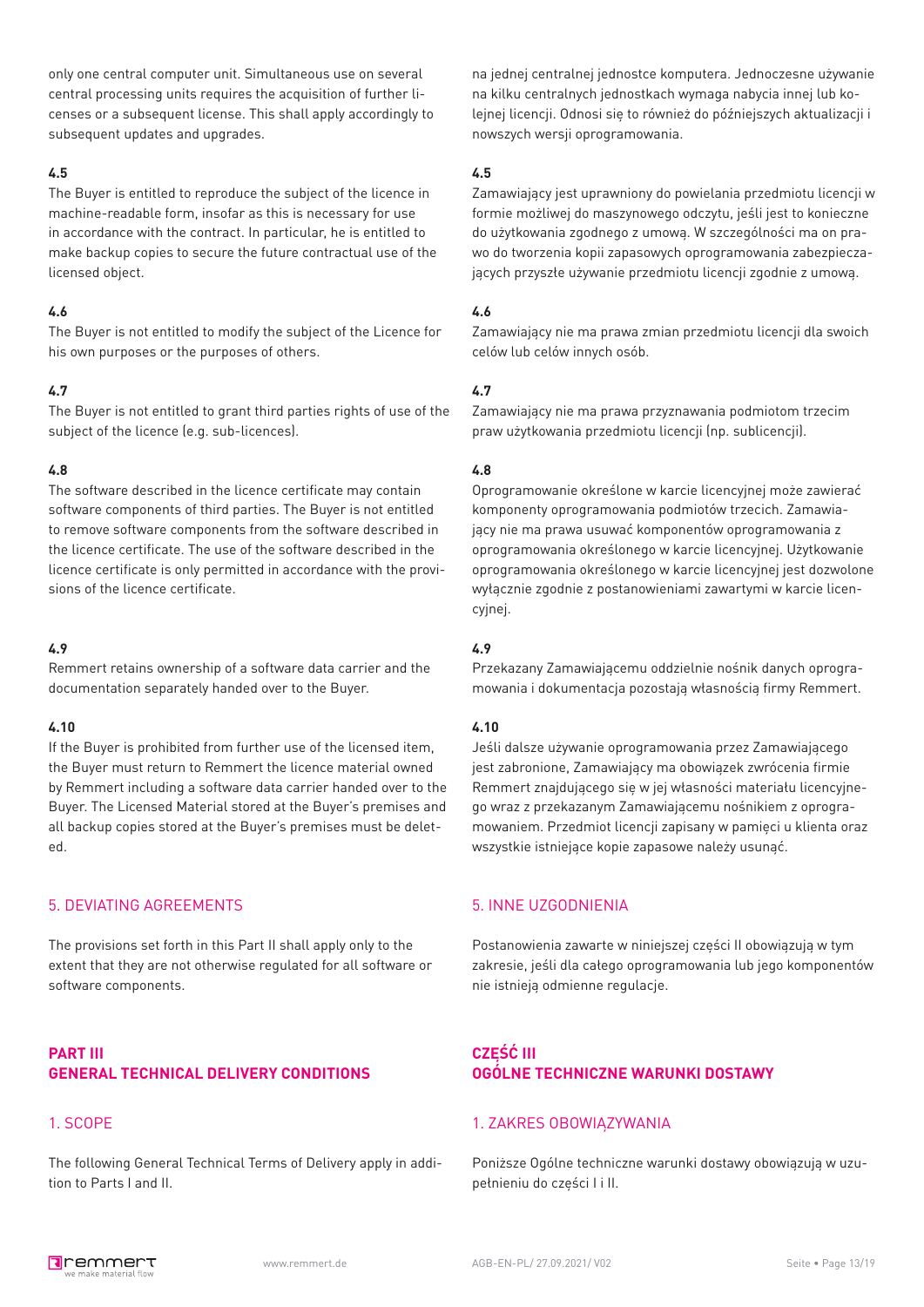# 2. TECHNICAL STANDARDS AND REGULATIONS

#### **2.1**

The design of the system is based on the general rules of technology and the respective regulations and standards of the EU.

The following standards and regulations apply to the location / place of use in Germany:

- ✔ DIN EN ISO 12100 Safety of machinery General principles of design - risk assessmet and risk reduction
- ✔ DIN EN ISO 11161 Safety of machinery Integrated manufacturing system

#### **2.2**

Special external encumbrances (such as earthquakes) or special fire protection regulations are not taken into account.

The Buyer is obliged to inform Remmert if external encumbrances or fire protection regulations are specified by official regulations.

### 3. DOCUMENTATION

In the event of an order, the customer will receive the following documentation in simple form. All documents are available in German and partly in English. Possible necessary translations will be made on site. In detail:

- ✓ Overall installation drawing
- ✓ Column loading plan
- ✓ Electrical documentation
- ✓ Instruction manual/user manual
- ✓ Spare parts and consumable parts lists

# 4.OPERATING EQUIPMENT REGULATIONS

If there are regulations on operating materials on the premises of the Buyer, Remmert points out as a precaution that these were not taken into account when preparing the offer. If the Buyer insists on compliance with the internal regulations for operating resources, these must be made available to Remmert for the preparation of the corresponding quotation. After the order has been placed, any claims can no longer be taken into account. This also applies when fire protection regulations or fire protection requirements are taken into account and when special external encumbrances are specified.

#### 2. NORMY TECHNICZNE I PRZEPISY

#### **2.1**

Wykonanie instalacji jest oparte na ogólnych zasadach techniki i odpowiednich przepisach i normach UE.

 Dla lokalizacji / miejsca eksploatacji w Niemczech obowiązują następujące normy i przepisy:

- ✔ DIN EN ISO 12100 Bezpieczeństwo maszyn Ogólne zasady projektowania - Ocena ryzyka i zmniejszanie ryzyka
- ✔ DIN EN ISO 11161 Bezpieczeństwo maszyn Integralne systemy wytwórcze

#### **2.2**

Nie uwzględnia się szczególnych zewnętrznych obciążeń (np. trzęsienia ziemi) lub specjalnych przepisów bezpieczeństwa przeciwpożarowego.

W przypadku warunków związanych z zewnętrznymi obciążeniami lub przepisami przeciwpożarowymi wymaganymi przez przepisy prawne, Zamawiający jest zobowiązany powiadomić o tym firmę Remmert.

### 3. DOKUMENTACJA

DPo potwierdzeniu zlecenia Zamawiający otrzymuje następujące dokumenty w pojedynczym egzemplarzu. Wszystkie dokumenty są dostępne w języku niemieckim, częściowo w języku angielskim. Wykonanie ewentualnie koniecznych tłumaczeń leży w gestii Zamawiającego. Zestawienie dokumentów:

- $\boldsymbol{\nu}$  Rysunek instalacyjny
- ✔ Plan obciążeń słupów
- ✔ Dokumentacja instalacji elektrycznej
- ✔ Instrukcja eksploatacji / obsługi
- Listy cześci zamiennych i cześci zużywających się

# 4. PRZEPISY DOTYCZĄCE ŚRODKÓW PRODUKCYJNYCH

Jeżeli w budynku Zamawiającego istnieją przepisy dotyczące środków produkcyjnych, firma Remmert zwraca zapobiegawczo uwagę, że przepisy te nie są uwzględniane w ofercie.

Jeżeli Zamawiający nalega na uwzględnienie przepisów dotyczących środków produkcyjnych, należy przepisy te udostępnić firmie Remmert do sporządzenia odpowiedniej oferty. Po zawarciu umowy wszelkie żądania nie mogą być uwzględnione. Odnosi się to także do uwzględnienia przepisów bądź wymogów bezpieczeństwa przeciwpożarowego i wymogów dotyczących szczególnych zewnętrznych obciążeń.

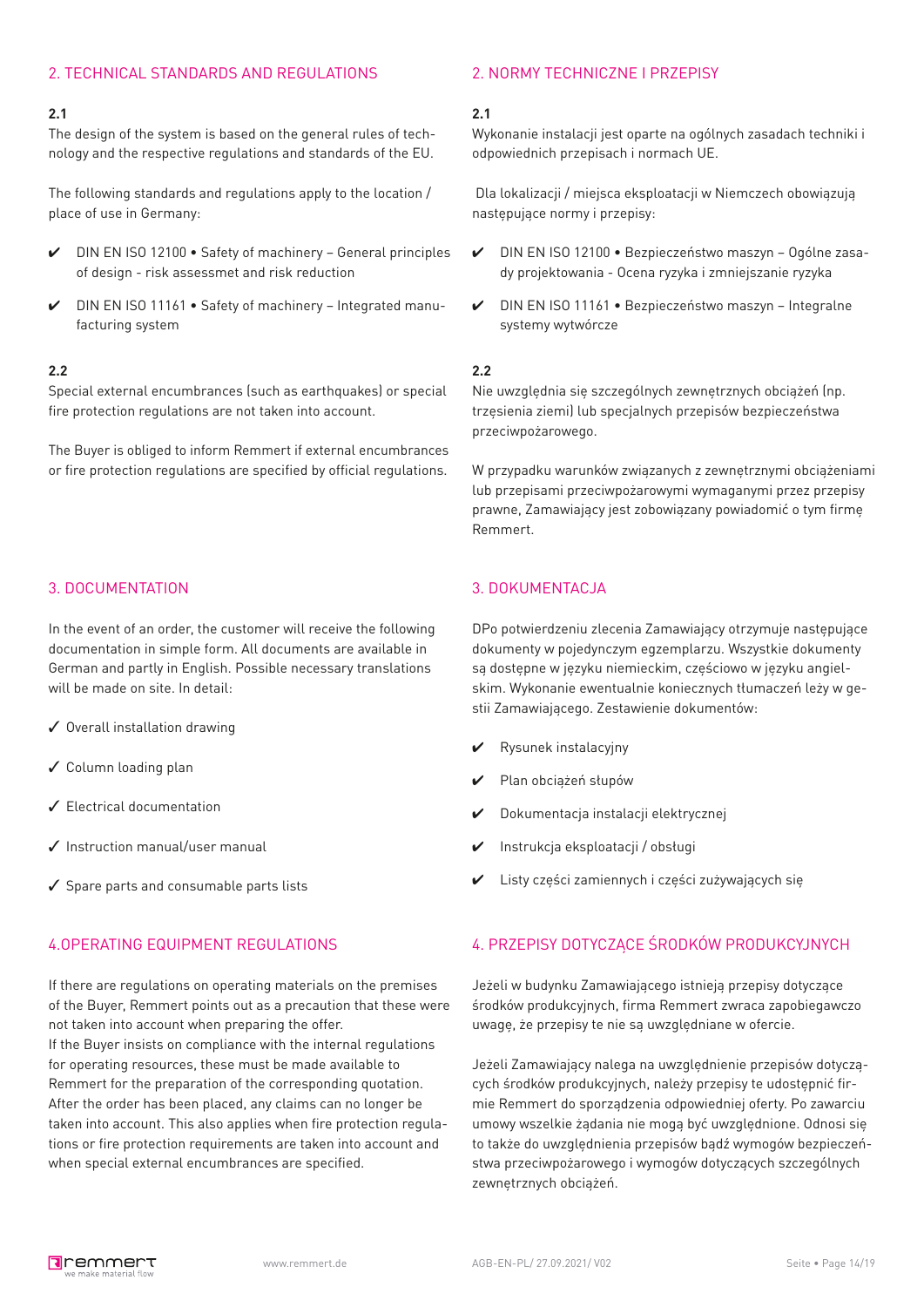### 5. DECLARATION OF CONFORMITY

The design of all system components corresponds to the current level of technology and, unless other directives and standards have been agreed, to the CE directives and EN standards. The high safety requirements for complete systems are confirmed by the CE declaration of conformity and the affixing of a CE mark, for system components by the manufacturer's declaration and installation declaration.

Product liability on the part of Remmert expires if safety equipment and components are modified by persons or companies not authorised by Remmert.

#### 6. INSTALLATION REQUIREMENTS

Installation must be able to be carried out unhindered and without interruption by Remmert specialist personnel in accordance with the installation schedule.

If assembly delays occur that are not caused by Remmert, the Buyer must bear the additional costs incurred. The basis for this is the Remmert cost rates valid at the time of installation.

The Buyer shall ensure that Remmert specialist personnel can work up to twelve (12) hours on weekdays.

The preparations on site must be completed in good time and the dates must be coordinated with the course of the installation. Obstructions by external companies must not arise during the installation work. The individual construction sections must be swept clean at the start of assembly.

Sufficient space must be available near the assembly site / installation site for the construction site equipment and the storage of the plant material.

A competent, authorised contact person of the Buyer for any coordination must be nominated to the Remmert installation manager. In the event of damage to or contamination of the delivered system components, the costs of restoration must be borne by the party responsible.

In order to ensure a smooth commissioning of the plant, a telephone facility with direct dial must be made available free of charge at the beginning of commissioning.

During installation and commissioning, a telephone connection must be provided free of charge for Remmert employees.

A qualified electrician must be provided by the Buyer for the duration of the commissioning of the system.

# 5. DEKLARACJA ZGODNOŚCI

Wykonanie wszystkich komponentów instalacji jest zgodne z obowiązującymi standardami technicznymi oraz - o ile nie uzgodniono innych dyrektyw i norm - zgodne z dyrektywami CE i normami EN. W przypadku dostaw kompletnych instalacji, zgodność z wysokimi wymaganiami dotyczącymi bezpieczeństwa jest potwierdzana przez deklarację zgodności CE i umieszczenie znaku CE, a w przypadku części instalacji przez oświadczenie producenta i deklarację włączenia.

W przypadku dokonania zmian przy urządzeniach i elementach zabezpieczających, przez osoby i firmy nie autoryzowane przez firmę Remmert, wygasza odpowiedzialność firmy Remmert za produkt.

#### 6. WYMAGANIA DOTYCZĄCE MONTAŻU

Montaż musi być realizowany bez przeszkód i bez przerw, zgodnie z harmonogramem montażu, przez wykwalifikowanych pracowników firmy Remmert.

Jeśli dojdzie do opóźnień w montażu, niespowodowanych przez firmę Remmert, dodatkowe koszty z tego tytułu ponosi Zamawiający. Podstawą do obliczeń są stawki firmy Remmert obowiązujące w chwili montażu.

Zamawiający zapewni, że pracownicy firmy Remmert będą mogli pracować w dni robocze przez maksymalnie 12 godzin.

Przygotowania leżące w gestii Zamawiającego muszą być zakończone w terminie i należy jest dostosować do harmonogramu prac montażowych. Podczas montażu nie może dojść do przeszkód spowodowanych przez obce firmy. Poszczególne odcinki budowlane muszą do rozpoczęcia montażu być wyczyszczone. Dla wyposażenia placu budowy i do składowania materiału do instalacji należy udostępnić wystarczająco dużo miejsca w pobliżu miejsca montażu / miejsca ustawienia instalacji.

Kierownikowi montażu firmy Remmert Zamawiający ma obowiązek podać kompetentną osobę kontaktową posiadającą uprawnienia do podejmowania decyzji, w celu ewentualnej koordynacji działań.

W przypadku uszkodzeń lub zabrudzeń dostarczonych elementów instalacji, koszty naprawy ponosi odpowiedzialny za szkodę. Aby zapewnić sprawne wprowadzenie instalacji do użytku, należy na początku wprowadzania do użytku udostępnić bezpłatne połączenie telefoniczne z możliwością bezpośredniego wyboru numeru.

Na czas prac montażowych i wprowadzenia do użytku należy udostępnić pracownikom firmy Remmert bezpłatne połączenie telefoniczne.

Na czas wprowadzania instalacji do użytku Zamawiający udostępni wykwalifikowanego elektromechanika.

# 7. ON-SITE SERVICES (IF NOT STATED AS A SPECIAL ITEM IN THE OFFER)

- $\mathcal V$  Inspection of the subsoil conditions
- ✔ Carrying out all necessary foundation, masonry and

# 7. PRACE LEŻĄCE W GESTII ZAMAWIAJĄCEGO (JEŚLI NIE ZOSTAŁY WYMIENIONE W OFERCIE JAKO SPECJALNE POZYCJE)

✔ Kontrola warunków podłoża Przeprowadzenie wszystkich

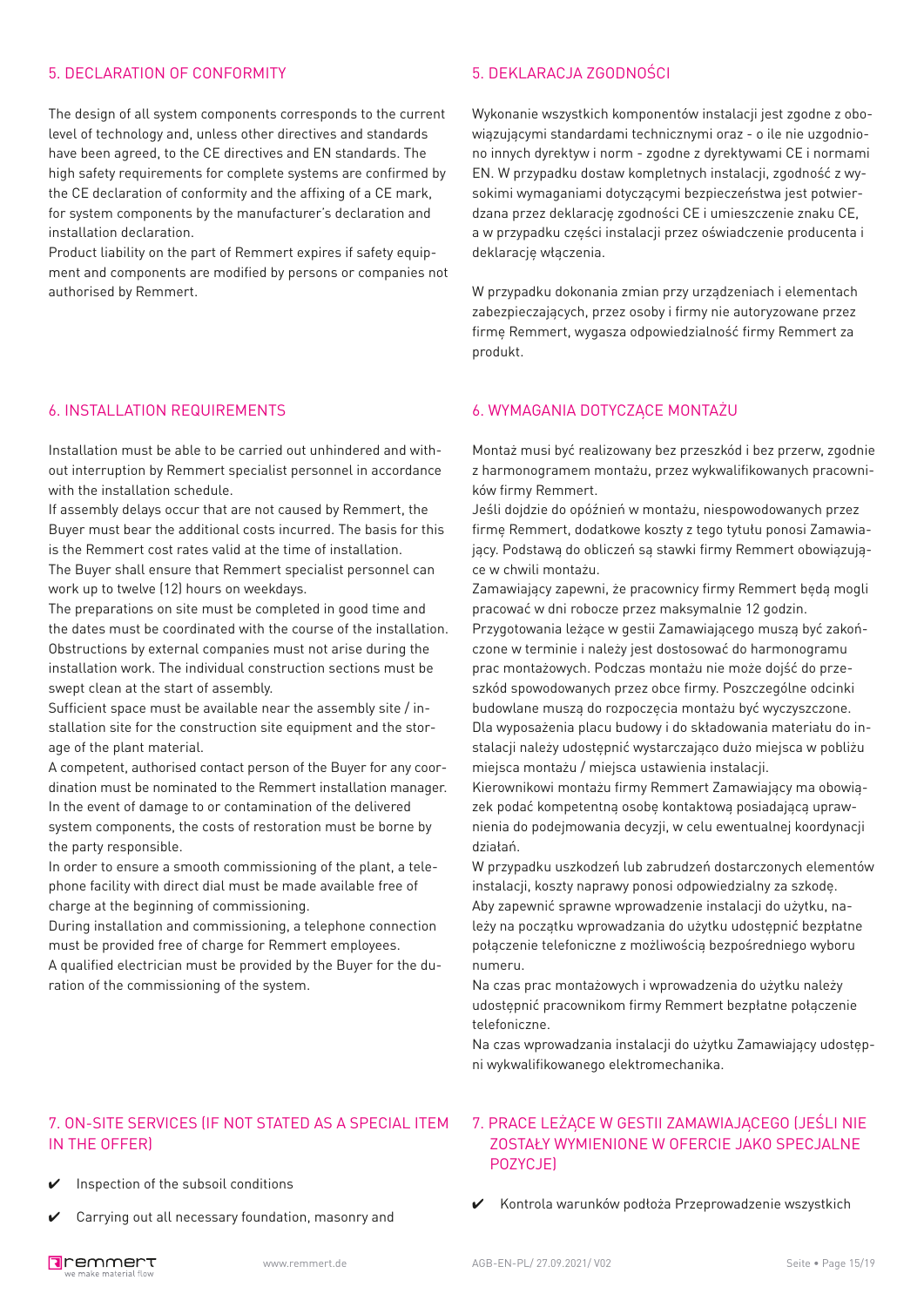chasingwork

- Provision and installation of anchor plates or foundatio sleeves in the foundation
- ✔ The foundations and thus the evenness and tolerance of the base plate must be designed in accordance with DIN 18202 / FEM 9.831
- $\triangleright$  Pouring of the system components (e.g. shelf supports, rails, stations etc.) with warp-free casting material according to Remmert specifications
- ✔ Unloading of the trucks and internal transport to the place of use
- ✔ Provision of stowage and storage space upon delivery of the materials near the installation site / place of use – Access opening at least 4m x 4.20m (W x H)
- $\checkmark$  Provision of necessary mobile cranes and / or forklifts incl. driver, lifting platforms and all necessary lifting equipment with the required load capacity and lifting height
- $\mathcal V$  Disposal of any packaging materials
- $\mathcal V$  Laying the main power line from the mains to the main control cabinets (according to specifications)
- $\mathcal V$  Laying data lines (network) from the host to the server and from the server to the clients
- ✔ Provision of dial-up direct lines for remote service (VPN or Internet dial-up)
- $\mathcal V$  Input of the master data into the warehouse management computer
- ✔ Installation of compressed air connection including maintenance unit up to the point of use (according to specifications)
- $\checkmark$  Provision of electricity, light, water and exemption from the use of sanitary facilities
- $\triangleright$  Provision of a load-carrying test load with 1.25 x payload at the beginning of commissioning
- $\checkmark$  Provision of test weights for adjusting the weighing equipment (only for systems with weighing equipment) at the start of commissioning
- $\checkmark$  Initial storage and, if necessary, labelling of the load carriers (e.g. pallets, cassettes) including insertion of the cassette additional equipment such as insertable plates, base plates, side-insertable stanchions, bottom pins, plastic protective profiles, etc.
- Testing and acceptance fees, e.g. TÜV [German Technical Supervisory Authority], weights and measures office, trade supervision, etc.

koniecznych prac przy fundamencie, prac murarskich i wykonanie bruzd

- Udostępnienie i wbudowanie płyt kotwiących lub kielichów w fundamencie
- ✔ Fundamenty, a tym samym płaskość i tolerancję płyty podłogowej należy wykonać zgodnie z normą DIN 18202 / FEM 9.831.
- ✔ Wykonanie podlewek pod elementy konstrukcji (np. słupy regałów, szyny jezdne, stacje itd.) zaprawą niekurczliwą zgodnie z wymogami firmy Remmert
- ✔ Wyładunek z samochodów ciężarowych i transport wewnątrzzakładowy do miejsca wykorzystania
- ✔ Udostępnienie pomieszczenia do składowania i magazynowania podczas dostawy materiału w pobliżu miejsca montażu / miejsca wykorzystania – wjazd min. 4m x 4,20m (szer. x wys.)
- Udostępnienie koniecznych żurawi i / lub sztaplarek wraz z operatorem, pomostów podnoszących oraz wszystkich koniecznych dźwignic o odpowiedniej nośności i wysokości podnoszenia
- Usuwanie ewentualnych opakowań
- ✔ Poprowadzenie głównego kabla elektrycznego od sieci zasilania do głównej rozdzielnicy (zgodnie z wymogami)
- ✔ Poprowadzenie przewodu transmisji danych (sieć) od hosta do serwera i od serwera do klientów
- ✔ Udostępnienie przewodów do bezpośredniego połączenia (VPN lub Internet)
- ✔ Wprowadzenie danych podstawowych w systemach zarządzania magazynem
- ✔ Wykonanie przyłącza sprężonego powietrza wraz z zespołem przygotowania powietrza aż do miejsca przeznaczenia (zgodnie z wymogami)
- ✔ Zapewnienie dopływu prądu, światła, wody oraz pomieszczeń higieniczno-sanitarnych
- Udostępnienie dużego obciążenia do testowania i zapewnienia normalnej ładowności 1,25 x obciążenie użytkowe do rozpoczęcia wprowadzania do użytku
- Udostępnienie obciążników do kalibracji i regulacji wagi (tylko w przypadku systemów z wagą) do rozpoczęcia wprowadzania do użytku
- ✔ Pierwsze składowanie i ewentualnie oznakowanie nośników ładunku (np. palet, kaset) wraz z mocowaniem dodatkowego wyposażenia kaset jak blachy wsadowe, blachy podłogowe, kłonice boczne, pręty dzielące, profile ochronne z tworzywa sztucznego, itd.
- Opłaty badania technicznego i przeprowadzenia odbioru np. TÜV, urzędu probierczego, urzędu inspekcji przemysłowej itd.

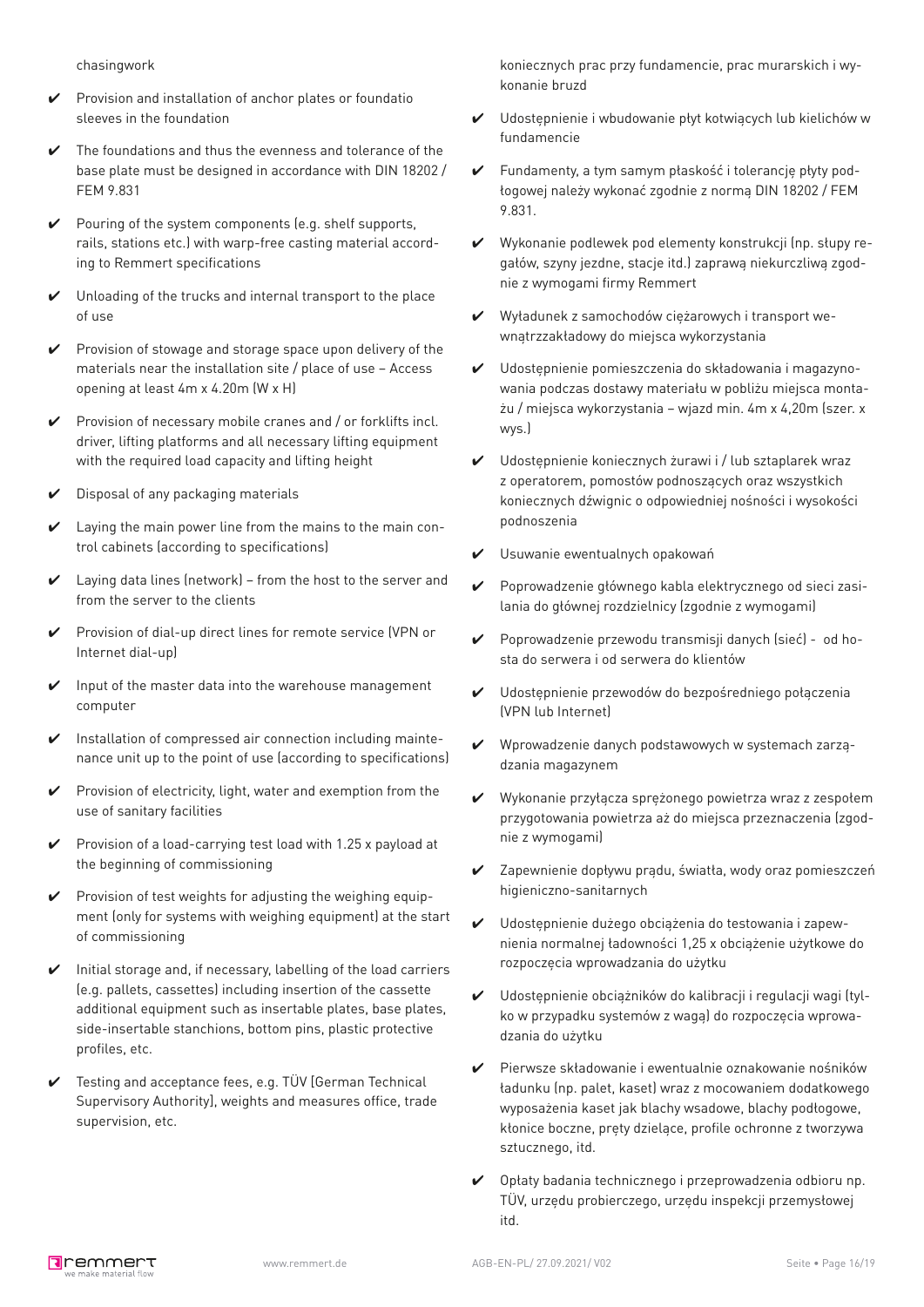### 8. SOIL PROPERTIES

The evenness, tolerance and deformations under load of the base plate must be carried out according to DIN 18202 /FEM 9.831. The base plate must not have any expansion joints. Floor flatness  $\pm 10$  mm relative to bearing surface Concrete quality min. C20/25 Drill hole depth min. 170 mm (note base plate thickness!) Soil bearing capacity according to static requirements It must be possible to drill anchor holes in low-reinforcement concrete, i.e. the reinforcing bars or mats in the drilling area must not be greater than 6mm in diameter.

In the case of greater bar thicknesses and if several reinforcement mats are laid one on top of the other, core hole drilling is required, the additional costs of which are listed below. We will invoice the following additional costs separately for drilling in non-reinforced concrete:

| Bar diameter $> 6 - 20$ mm | EUR 25,00 / bore |
|----------------------------|------------------|
| Rod diameter > 20 mm       | EUR 38.00 / bore |
| Holes for vertical-        |                  |
| <u>reinforcements</u>      | EUR 69.00 / bore |

The base plate must be accessible with a mobile crane.

### 9. ENERGY SUPPLY

Mains voltage: 400 V three-phase current (-10%, +6%) 50 Hz or 480 V three-phase current (-10%, +5%) 60 Hz

The connected load in kVA is to be communicated to the Buyer after the plant layout has been defined. Max. short circuit current: 10 kA in the electrical connections

Mains frequency: 50 Hz (1 % + 1 %; briefly - 2 % + 2 %) Type of network: TN-S network IEC 60364-3 VDE 0100, Part 300

Only an all-current sensitive residual current device (RCD) type B according to DIN VDE 0664-100 may be installed.

The energy supply is carried out from the mains to the designated feed points / control cabinets including the necessary prefuse on site. The position of the feed points / switch cabinets and control panels can be found in the system layout.

Protective measures against indirect contact (overcurrent protection device):

The power supply of the Buyer / Operator (size and characteristics of the selected main fuse as well as the total impedance of PE and external conductor in the supply line of the system) must be designed in such a way that the permissible switch-off time is not exceeded in the event of a fault. The use of an RCD in the mains supply must correspond to the type according to DIN VDE

# 8. WŁAŚCIWOŚCI PODŁOŻA

Płaskość, tolerancja i odkształcenia pod obciążeniem płyty podłogowej należy wykonać zgodnie z normą DIN 18202 /FEM 9.831. Płyta podłogowa nie może wykazywać rozszerzeń.

Płaskość podłoża: ± 10 mm w odniesieniu do powierzchni magazynu

Klasa betonu: min. C20/25

Głębokość otworu: min. 170 mm (uwzględnić grubość płyty podłogowej!)

Nośność podłoża: zgodnie z wymogami statycznymi

Wiercenie otworów pod kotwy musi być możliwe w betonie z małą ilością zbrojenia tzn. pręty lub siatki zbrojeniowe znajdujące się w obszarze wiercenia nie mogą mieć większej średnicy niż 6 mm.

W przypadku grubszych prętów i kilku siatek zbrojeniowych ułożonych jedna nad drugą, konieczne jest wykonanie wierceń rdzeniowych, których dodatkowe koszty zostaną podane za tą pozycją. Następujące dodatkowe koszty wierceń w betonie z dużą ilością zbrojenia są naliczane oddzielnie:

średnica pręta > 6 – 20 mm € 25,00 / wiercenie średnica pręta > 20 mm € 38,00 / wiercenie Wiercenia w zbrojeniach pionowych € 69,00 / wiercenie

Płyta podłogowa musi mieć takie właściwości, by mógł po niej jeździć ruchomy żuraw.

# 9. ZASILANIE ENERGETYCZNE

TNapięcie sieciowe: prąd trójfazowy 400V (- 10%, + 6 %) 50 Hz lub prąd trójfazowy 480V (- 10%, + 5 %) 60 Hz

Wartość kVA zostanie podana Zamawiającemu po wykonaniu projektu instalacji.

Maks. prąd zwarciowy: 10 kA w gniazdach elektrycznych

Częstotliwość napięcia: 50 Hz (1 %, + 1 %; krótkotrwale - 2 %, + 2 %)

Układ sieciowy: sieć TN-S IEC 60364-3 VDE 0100, część 300

Możliwa jest instalacja wyłącznie reagującego na pojawienie się prądu wyłącznika różnicowo-prądowego typu B zgodnie z DIN VDE 0664-100.

W gestii Zamawiającego leży wykonanie dopływu energii od sieci do przewidzianych punktów wejścia / rozdzielnic wraz z koniecznymi zabezpieczeniami wstępnymi. W projekcie instalacji podano pozycje punktów wejścia / rozdzielnic i pulpitów obsługi.

Środek ochronny przed pośrednim kontaktem (zabezpieczenie nadmiarowo-prądowe):

Zasilanie sieciowe u Zamawiającego / Użytkownika (wielkość i właściwości wybranego bezpiecznika głównego oraz całkowita impedancja przewodu ochronnego PE i przewodu fazowego w przewodzie zasilającym instalacji) musi zapewniać, że w wypadku

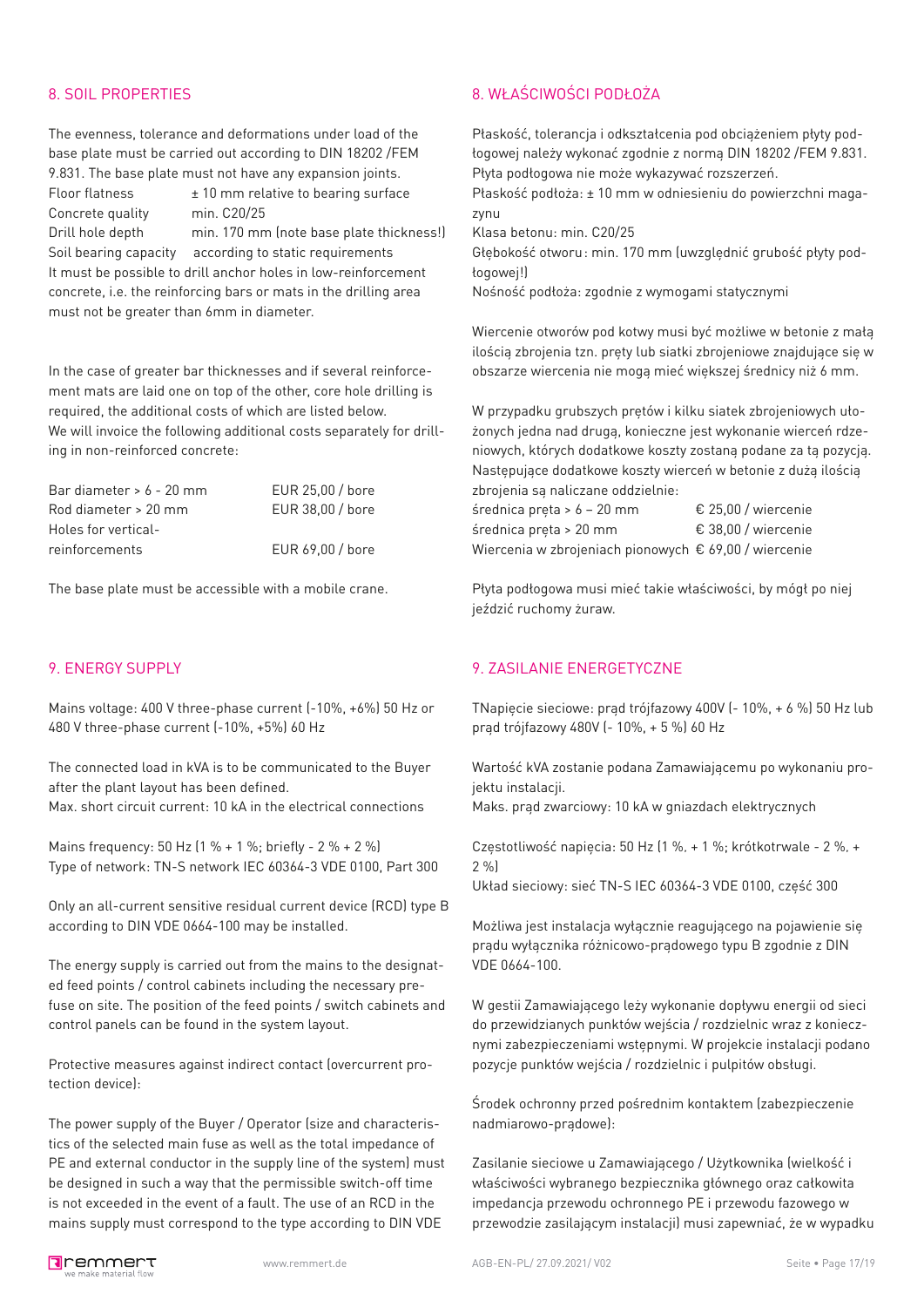#### 0664-100.

Compressed air: Supply pressure at least 6 bar Quality DIN ISO 8573 [7:4:4]

The compressed air connection should be equipped with a manually operated 3/2-way valve with venting on the machineside immediately before the connection point.

# 10. TEMPERATURE / LIGHTING

Ambient temperature: +5°C to +40° C Air humidity: max. 95 %, no condensation

The installation sites must be adequately illuminated and site connections for all auxiliary equipment must be available in sufficient quantity at the start of installation.

Lighting System operation max. 10,000 Lux; no direct light incidence on sensors

### 11. PAINTING

The steel structure and the load carriers (cassettes/pallets) are painted with an industrial primer in a 1-layer painting process. The minimum layer thickness is 40 µm.

The paint is weather-resistant, corrosion-protective, temporarily resistant to overflowing oil, grease, cleaning agents, diesel oil, petrol, etc.

Paint damage due to transport cannot be ruled out.

| Component                                            | <b>Standard colour</b>                         | Alternative colour<br>(without additional costs)                                 |
|------------------------------------------------------|------------------------------------------------|----------------------------------------------------------------------------------|
| <b>Shelving system</b>                               | Graphite grey (RAL 7024)                       | ٠                                                                                |
| <b>Safety fence</b><br>Posts<br><b>Fence element</b> | Light grey (RAL 7035)<br>Deep black (RAL 9005) |                                                                                  |
| Load carrier<br>(cassette, pallet)                   | Light grey (RAL 7035)                          | ٠                                                                                |
| Storage and re-<br>trieval machine                   | Light grey (RAL 7035)                          | Traffic red (RAL 3020)<br>Ultramarine blue (RAL 5002)<br>Gentian blue (RAL 5010) |
| <b>Stations</b>                                      | Light grey (RAL 7035)                          | Traffic red (RAL 3020)<br>Ultramarine blue (RAL 5002)<br>Gentian blue (RAL 5010) |
| <b>Control panels</b>                                | Light grey (RAL 7035)                          | ٠                                                                                |

wystąpienia błędu nie zostanie przekroczony dopuszczalny czas wyłączenia. Używane wyłączniki różnicowo-prądowe w zasilaniu sieci muszą być zgodne z DIN VDE 0664-100.

Sprężone powietrze: ciśnienie zasilania co najmniej 6 barów Jakość DIN ISO 8573 [7:4:4]

Przyłącze sprężonego powietrza musi bezpośrednio przed punktem podłączenia być wyposażone w zawór 3/2 sterowany ręcznie z odpowietrzaniem przez maszynę.

# 10. TEMPÉRATURE / ÉCLAIRAGE

Temperatura otoczenia: + 5°C do + 40° C Wilgotność powietrza: maks. 95%, bez kondensacji

Miejsca montażu muszą być w wystarczającym stopniu oświetlone. Ilość przyłączy na placu budowy dla wszelkich środków pomocniczych musi w momencie rozpoczęcia prac montażowych istnieć w odpowiedniej ilości.

Oświetlenie do użytkowania instalacji maks. 10 000 Lux; bez bezpośredniego światła padającego na czujniki

# 11. POWŁOKA LAKIEROWANA

Elementy stalowe i nośniki ładunku (kasety/ palety) są lakierowane podkładem przemysłowym jednowarstwowym. Minimalna grubość warstwy wynosi 40 µm.

Powłoka jest odporna na działanie warunków atmosferycznych, chroni przed korozją, jest krótkotrwale odporna na działanie wypływającego oleju, smaru, środków czyszczących, oleju napędowego, benzyny itd.

Uszkodzenia powłoki lakierowanej wskutek transportu nie są wykluczone.

| Komponent                               | olor standar-<br>dowy         | Inny kolor do wyboru<br>(bez dodatkowych kosztów)                                         |
|-----------------------------------------|-------------------------------|-------------------------------------------------------------------------------------------|
| Regały                                  | Szary grafitowy<br>(RAL 7024) |                                                                                           |
| <b>Ogrodzenie</b><br>ochronne<br>Słupek | Szary jasny<br>[RAL 7035]     |                                                                                           |
| Element ogrodzenia                      | Czarny głęboki<br>RAL 90051   |                                                                                           |
| Nośniki ładunku<br>(kasety, palety)     | Szary jasny<br>[RAL 7035]     |                                                                                           |
| Urządzenie do<br>obsługi regałów        | Szary jasny<br>[RAL 7035]     | Czerwień kubańska (RAL 3020)<br>Ultramaryna (RAL 5002)<br>Niebieski gencjanowy (RAL 5010) |
| <b>Stacje</b>                           | Szary jasny<br>[RAL 7035]     | Czerwień kubańska (RAL 3020)<br>Ultramaryna (RAL 5002)<br>Niebieski gencjanowy (RAL 5010) |